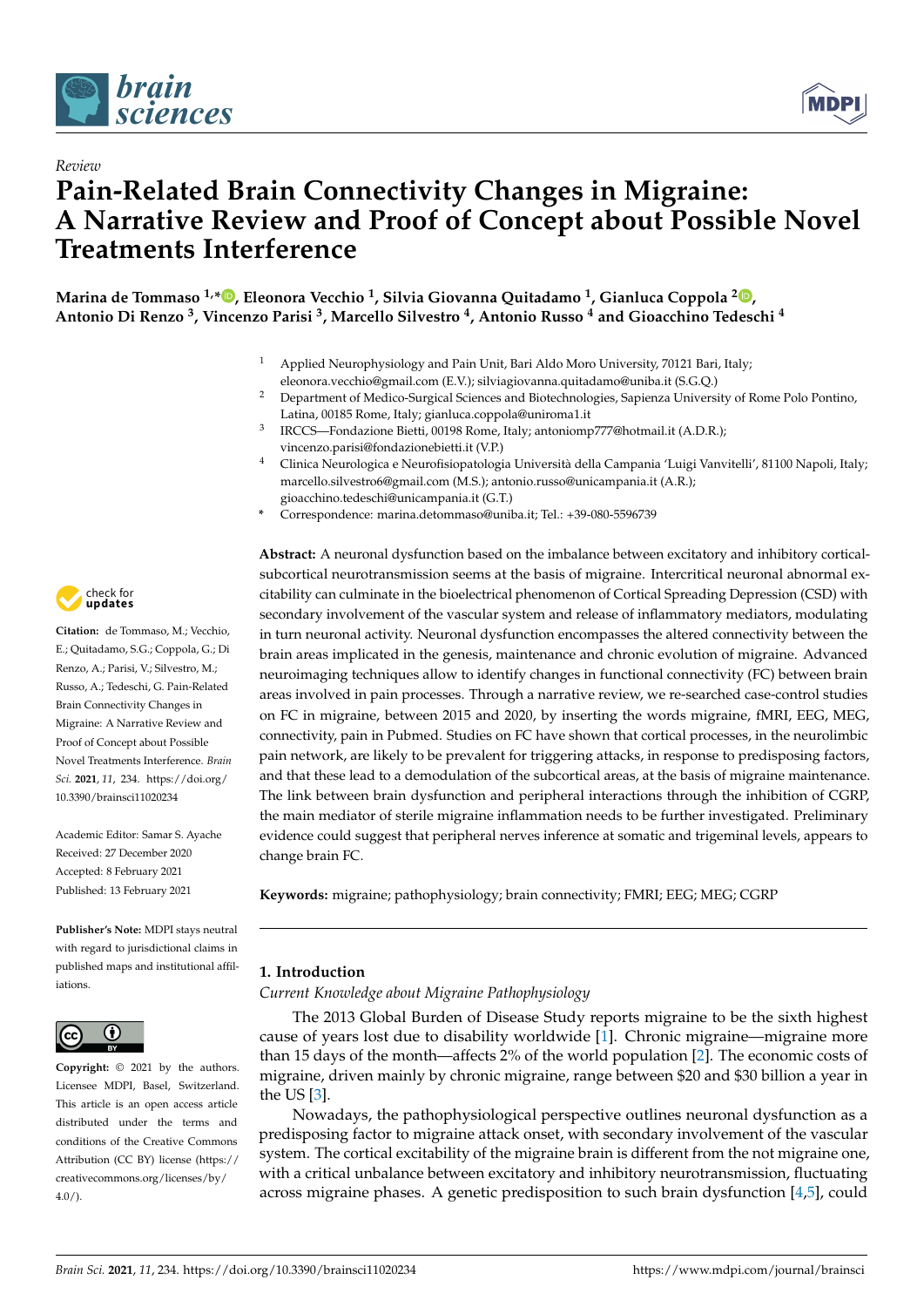facilitate the attack onset. It is unclear how a typical migraine attack is triggered—this is one of the most important unanswered questions in migraine neuroscience. Precipitating factors are environmental, as light, sounds and odors, emotional, or endogenous, depending on the general state of health. The triggers likely vary between and within subjects [\[6\]](#page-17-5), depending on pre-existing network characteristics that might be quite individual. A thalamus-cortical dysrhythmia could be the pivotal abnormality causing the altered response to the multimodal stimuli [\[7\]](#page-17-6). The role of hypothalamus in determining abnormal adaptation to environmental conditions has been recently recognized [\[8\]](#page-17-7). Different migraine phases, the inter-critic, prodromal, acute and post-acute, are the expression of the fluctuation of brain functional state, which could be measured with different analysis [\[9\]](#page-17-8). Altered connectivity within cortical-subcortical circuits [\[10\]](#page-17-9), defined an important dysfunctional aspect of migraine, with different connections within the default mode network [\[11\]](#page-17-10), as well as the visual and pain-related cortical complex [\[12](#page-17-11)[,13\]](#page-17-12). The complex interictal dysfunction of migraine brain, could culminate in the phenomenon of Cortical Spreading Depression (CSD). Since the pivotal study of Hadjikhani et al. [\[14\]](#page-17-13), CSD is considered to be the physiological substrate of the migraine aura, and even of migraine without aura, that causes the spreading of a self-propagating wave of cellular depolarization in the cerebral cortex [\[15\]](#page-17-14). This bioelectrical phenomenon is followed in a causal mode by the activation of the trigemino-vascular system, with antidromic recruitment of meningeal vessels, vassal dilation and inflammatory neurotransmitters extravasation. This auto-induced sterile inflammation stimulates in turn trigeminal caudal nucleus and cervical C1–C3 roots [\[16\]](#page-17-15). The painful inputs from a-delta and C trigeminal and cervical afferents, reach the VPL and PO thalamus nuclei, the primary and secondary somatosensory cortex, the insula and the associative cortex, comprised in the so-called pain matrix or salience matrix network [\[17\]](#page-17-16). Calcitonin Gene-Related Peptide (CGRP), Substance P and nitric oxide are the main substances in the inflammatory process. The antagonistic action on CGRP receptors is thus a mode to cause an interruption of headache generation via a peripheral inhibition of the nociceptive system. Craniofacial afferents that synapse in the trigemino-cervical system project, directly or indirectly, to structures involved in the sensory/discriminatory, salience/alerting, and affective/motivational aspects of pain, as well as to structures involved in the response to pain-reflex autonomic and descending facilitatory/inhibitory modulation [\[18\]](#page-17-17). A dysfunction of descending pain modulation system, and probably basal hyperactivity of nociceptive neuron within the trigeminal caudal and C1–C3 nuclei, facilitate central sensitization phenomenon, allodynia generation, and neuronal plastic changes that render migraine patients prone to headache maintenance and persistence in a chronic mode [\[19\]](#page-17-18). The great challenge for the migraine approach is the understanding of the theoretic basis of the long-term effect of peripheral interaction via CGRP inhibition on the complex central dysfunction which could account for migraine inclusion within the "oscillopathies". The complexity of brain function is based on dynamic relationships among cortical and subcortical areas, which enable the brain to adapt itself to different physiological and pathological conditions, a feature possibly affected in the migraine brain [\[20\]](#page-17-19).

## **2. AIMS**

This is a narrative review of recent studies on brain connectivity in migraine, focusing on fMRI and EEG/MEG studies reporting connectivity changes related to pain processing mechanisms.

This review intends to provide for a mechanistic hypothesis about the possible interference on the migraine dynamic model from the novel CGRP-related peripheral approach.

## **3. Methods**

In this narrative review, we included studies based on PubMed search for migraine, fMRI, EEG, MEG, connectivity, pain in the 2015–2020 time window. We included only case-control studies, excluding case reports, reviews, animal models.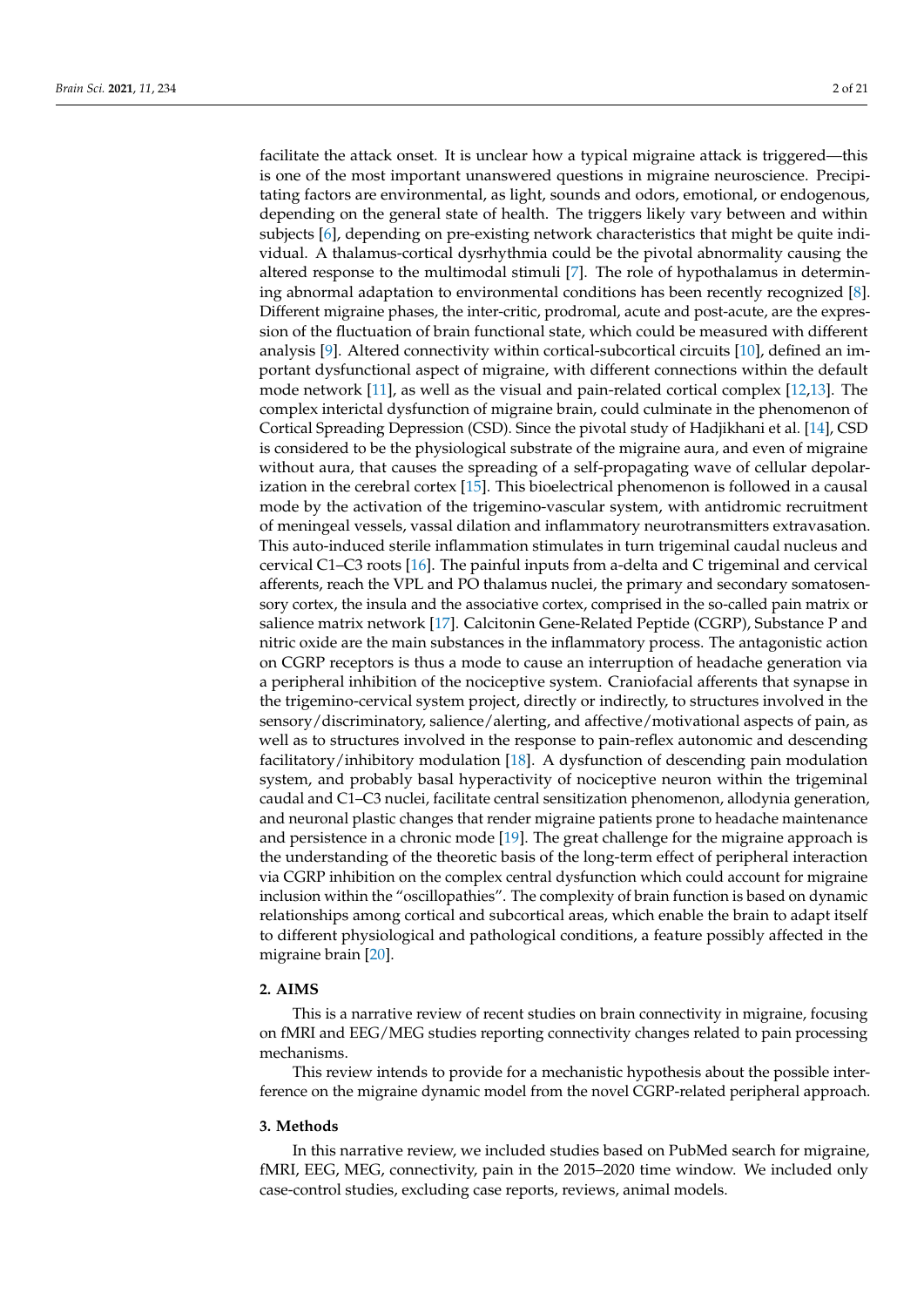# **4. FMRI**

### *4.1. Resting-State (Studies Concerning Pain-Related Brain Regions or Pain-Related Symptoms)*

Since migraine is primarily a disorder of brain function and excitability, functional MRI (fMRI) studies represent a powerful tool to explore migraine neural correlates. In this frame, fMRI investigations fall into two main categories, specifically the event-related and the resting state ones, exploring respectively the brain activity in response to tasks and the connectivity of specific brain areas or networks at rest. The latter relays on several methodological approaches such as seed-based analysis, independent component analysis (ICA) and graph theory-based analysis [\[21\]](#page-17-20).

Altogether, resting-state (RS) advanced neuroimaging techniques allow the identification of neuro-anatomical and biologically meaningful spatial brain maps organized in distributed and reproducible functional networks showing spontaneous and simultaneous fluctuations.

#### *4.2. Seed-Based Analysis Approach*

The seed-based analysis is a model-based method looking for the linear correlation between a selected region of interest called "seed" and all the other voxels in the whole brain, thereby yielding seed-based FC maps. The seed-based analysis is a very good approach—due to its straightforwardness and interpretability—for exploring RS-fMRI functional connectivity (FC), especially when a strong "a priori" hypothesis is available. Accordingly, based on the pioneering advanced neuroimaging studies suggesting the involvement of specific brainstem areas in migraine attacks ignition, the so-called brainstem "migraine generator" has been assumed as a valuable "region of interest" in the seed-based investigations [\[22\]](#page-17-21). Therefore, disrupted pain-modulating descending pathways have been demonstrated in migraine patients and specifically abnormal FC has been identified between brainstem nuclei such as the periaqueductal grey matter (PAG) and the locus cuneiforms and between brainstem nuclei and several high-order cortical and subcortical regions (thalamus, posterior parietal cortex, anterior insula, frontal and temporal cortices) known to be involved in pain perception and modulation [\[23\]](#page-17-22). Interestingly, brainstem FC abnormalities in migraine patients seemed closely dependent on the presence of ictal cutaneous allodynia (CA) [\[24\]](#page-17-23). Altogether, the findings support dysfunctional top-down endogenous pain-inhibitory mechanisms, detectable also during interictal period, particularly relevant in migraine patients experiencing CA.

Nevertheless, the brainstem is only one of the subcortical structures that RS-fMRI investigations focused on to clarify the FC correlates underlying pathophysiological mechanisms. In this way, in the last decade, the hypothalamus has been widely investigated and its altered FC with specific brain regions involved in the regulation of sympathetic and parasympathetic functions (e.g., locus coeruleus, caudate, parahippocampal gyrus, cerebellum and temporal pole) has been demonstrated to be helpful in explaining some of the hypothalamic-mediated autonomic symptoms that accompany or precede migraine attacks [\[25\]](#page-18-0). However, in this scenario, the elegant studies of Schultze and May, which confirmed the key role of the hypothalamus in migraine pathophysiology and specifically showed increased hypothalamic activity in response to trigeminal nociceptive stimulation in the preictal phase of the migraine cycle (24–48 h before pain onset) along with an altered FC with both the spinal trigeminal nuclei and the dorsal rostral pons, should be considered a landmark in migraine FC studies. Interestingly, the RS-FC data collected from 9 migraine patients every day for 30 consecutive days also showed, still in the preictal phase, a higher FC between the nucleus accumbens and the amygdala, hippocampus and gyrus parahippocampalis compared to the interictal phase suggesting that dopaminergic changes may contribute to migraine attack generation and sustainment [\[26\]](#page-18-1).

It is noteworthy that the thalamus constitutes the hub of central processing and integration of nociceptive inputs. In this context, several data have recently emerged on the role of altered thalamo-cortical FC patterns subtending multisensory integration abnormalities, deficits in cognitive attention, and evaluation of pain as well as in pain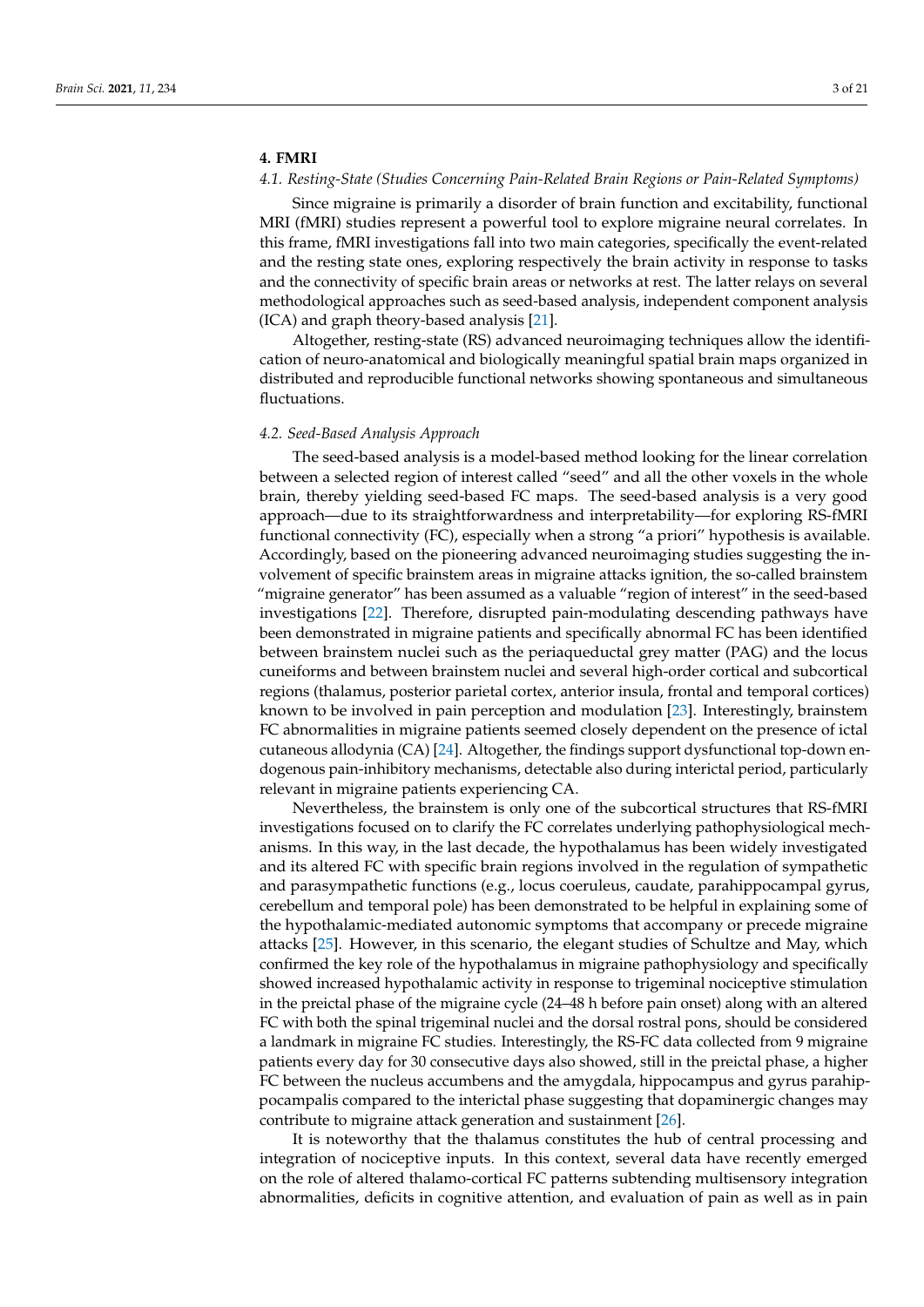modulation in migraine patients. In particular, significantly weaker FC between the anterior dorsal thalamic nucleus and precuneus as well as between the ventral posterior nucleus and precuneus, inferior parietal lobule and middle frontal gyrus [\[27,](#page-18-2)[28\]](#page-18-3) has been observed in migraine patients.

To further complicate the complex migraine pathophysiology, very recently FC abnormalities have been identified between the cerebellum (e.g., crus I and crus II) and thalamus and other higher cortical areas [\[29\]](#page-18-4) such as temporal, frontal, and parietal lobes as well as to secondary visual areas suggesting an abnormally reduced inhibitory involvement of the migraine cerebellum on nociceptive processing and evaluation [\[30\]](#page-18-5).

In the context of subcortical structures, recent observations have supported the different role of the left or right amygdala in migraine pathophysiological mechanisms, suggesting the involvement of the left amygdala in migraine genesis as well as of the right amygdala in migraine chronicization. More clearly, a stronger FC between the amygdala and both the middle cingulate cortex and precuneus of the left hemisphere has been recently observed in patients with episodic migraine compared to healthy control (HC). Contrariwise, a stronger FC between the bilateral amygdala and widespread regions of the inferior temporal lobe, prefrontal gyrus, cingulate cortex and pre- and post-central gyri of the left and right hemispheres has been ascertained in patients with chronic migraine when compared to patients with episodic migraine. In another study, the amygdala, sensitized by means of repeated episodes of aura, may strengthen its connectivity with visceroceptive areas of the neurolimbic pain network (including insular and somatosensory cortices) [\[31\]](#page-18-6). The fact that the higher functional connectivity between the amygdala and viscerosensory areas characterizes migraine patients but not patients suffering from other chronic pain conditions not associated with cortical spreading depression (CSD) (e.g., trigeminal neuralgia and carpal tunnel syndrome) supports these findings as a possible "missing-link" between aura phenomenon and migraine headache. As can be easily argued, through the FC studies the old-fascinating but reductive idea of a single "migraine generator" was firstly replaced by the more extensive concept of a "migraine matrix" [\[32\]](#page-18-7). More recently, advances in RS studies showing FC abnormalities between brainstem nuclei of the so-called pain-modulating circuits and cortical and subcortical areas known to be involved in cognitive and affective attribution of pain experience and encompassing the limbic network, have suggested a more comprehensive model of migraine as the result of a dysfunctional "neurolimbic pain network" [\[33\]](#page-18-8).

#### *4.3. Independent Component Analysis Approach*

The RS-fMRI ICA method relies on spontaneous low frequency fluctuations emerging from spatially separated, functionally linked, continuously communicating anatomical areas encompassing the so-called RS networks. Indeed, ICA facilitates the effective extraction from the background noise of distinct RS-fMRI networks by employing mathematical algorithms to decompose the signal from whole brain voxels to spatially and temporally independent components. The insights from the investigations of networks such as the sensory-motor network (SMN), default-mode network (DMN), central executive network (CEN), salience network (SN) and visual network (VN) in migraine patients, have shed light on the obscurity of the complex pathophysiology of migraine.

SMN-FC abnormalities including somatosensory (post-central gyrus) and motor (precentral gyrus) regions (extending to the supplementary motor areas) have been consistently demonstrated in migraine without aura (MwoA) patients. Specifically, migraine patients exhibited significantly weaker FC between the primary somatosensory area and several cortical brain regions involved in pain intensity and spatial discrimination as well as in trigemino-thalamus-cortical nociceptive pathways [\[34](#page-18-9)[,35\]](#page-18-10). It could be expected that SMN-FC abnormalities may represent the neuronal correlates of altered nociception pathways affecting the discrimination of pain sensory features in migraine patients.

By means of RS-fMRI ICA approach, a plethora of studies have been conducted to investigate the cognitive networks in order to understand the bidirectional relationship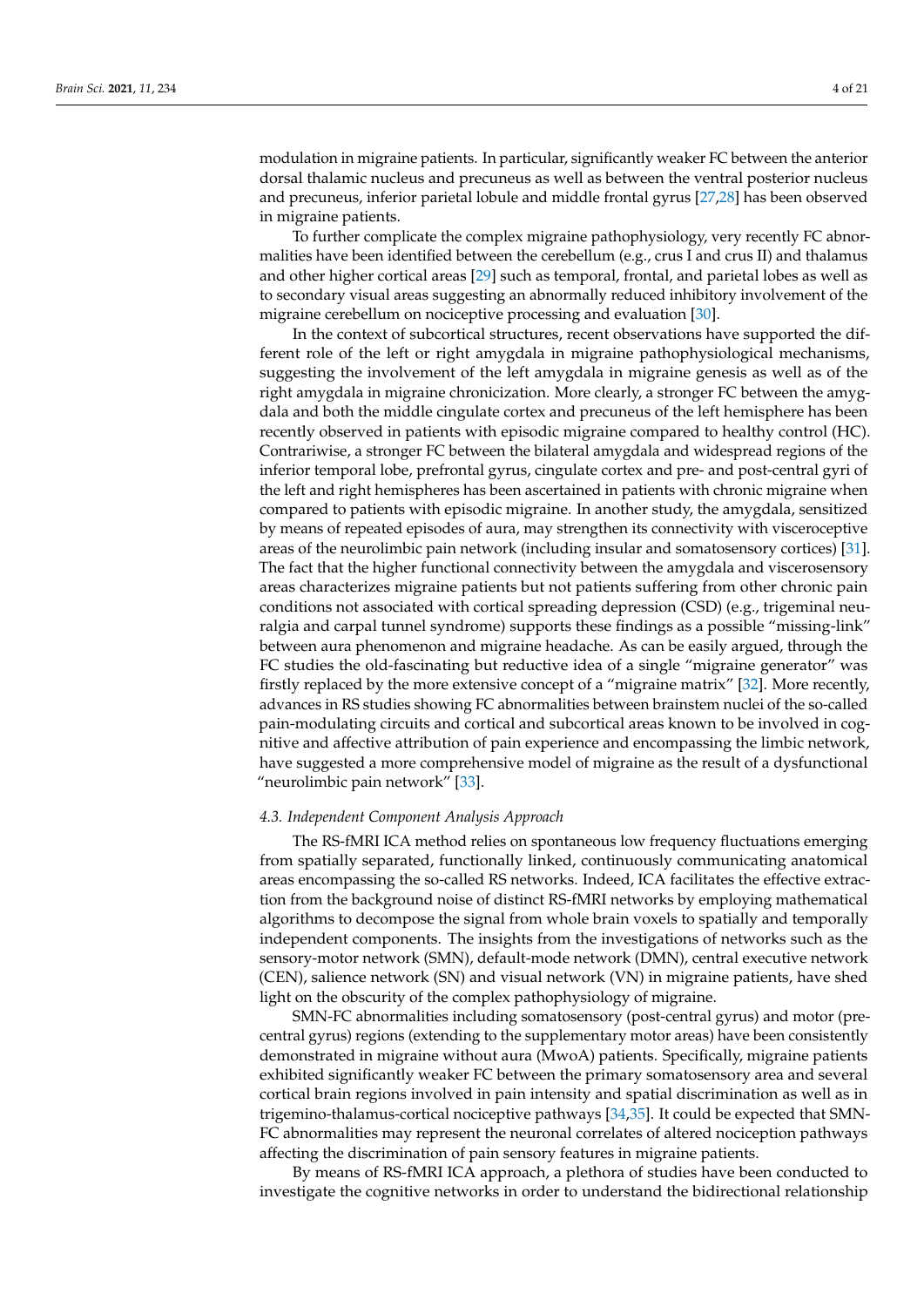between pain experience and cognitive, affective and emotional dysregulation. The DMN is a well-known network highly relevant for self-referential cognitive processes, involved during stressful experiences, and coping strategies which are important to promote adaptation widely investigated in migraine patients, with apparently conflicting results so far [\[36](#page-18-11)[,37\]](#page-18-12). Indeed, several investigations supported a decreased FC within the DMN anterior nodes (e.g., superior temporal gyrus and medial prefrontal cortices), all involved in perception and judgments of internal/external stimuli and in dealing with stressful experiences by the selections of appropriate adaptive and emotional responses in patients with MwoA. On the other hand, compelling evidence reported also an increased RS-FC in DMN posterior nodes (e.g., posterior cingulate cortex/precuneus) engaged in both pain sensitivity and integration of inputs from different sensory modalities (multisensory integration). Altogether, these findings support a functional differentiation between brain areas constituting the anterior and posterior DMN nodes engaged in an anti-correlated activity (e.g., lower the mPFC response, higher the PCC/precuneus response and vice versa) further suggesting a compensatory adaptive mechanism characterized by posterior DMN nodes support (or partial replacement) to the dysfunctional anterior DMN regions [\[38\]](#page-18-13). The failure of the above-mentioned adaptive postero-anterior compensatory mechanism, witnessed by a significantly weaker FC of the PCC/precuneus, which was shown in MwoA patients who will develop cutaneous allodynia (CA) over time compared to those patients who will not develop CA may justify an aberrant multisensory integration leading to CA, increased vulnerability to stressors and, overall, a tendency to migraine chronic evolution. The concept mentioned above is further supported by previous observations showing the same abnormal RS-FC pattern in patients with MwoA who will develop CA and in chronic migraine patients as well as in patients suffering from other primary chronic painful conditions such as low-back pain and fibromyalgia.

The CEN is a cognitive network responsible for high-level cognitive functions and known to underlie neuronal correlates of executive function, a set of high-order cognitive processes involved in multiple aspects of individual daily living experiences such as planning for the future and adaptation (i.e., allostasis). In line with neuropsychological studies, showing a slight impairment of complex executive functions including the goals maintenance, the correct allocation of attentional resources, and performance monitoring in migraine patients, a reduced FC within the CEN (centered in the middle frontal gyrus and the anterior cingulate cortex) has been previously reported in both MwoA and migraine with aura (MwA) when compared to HC. Interestingly, precisely CEN-FC abnormalities have been recently demonstrated to predict the development of CA, working as putative advanced neuroimaging prognostic biomarkers able to identify those patients who will develop CA over time and, therefore, those patients more prone to chronic migraine as well [\[38\]](#page-18-13).

The brain network that constitutes the so-called SN encompasses areas involved in the evaluation of specific inputs from external or internal behavior by assigning the appropriate relevance to stimuli for continuous processing and pain modulation. A decreased SN-FC centered in the anterior cingulate cortex, anterior insula, and parahippocampal gyrus has been consistently observed in migraine patients when compared to HC suggesting a dysfunctional mechanism leading to the excessive attribution of "salience" to normally non-salient stimuli [\[39\]](#page-18-14).

Altogether, the observed abnormalities of RS-FC networks subtending adaptive behavior could lead to interpret migraine through the lens of maladaptive stress responses or as a model of "allostatic overload" brain disease. In other terms, stressors trigger migraine attacks but repetitive and frequent attacks can work as stressors themselves, generating a vicious cycle able to disrupt neuro-limbic pain networks and to induce migraine chronicity [\[40\]](#page-18-15).

The high prevalence of photophobia during the attacks as well as the light hypersensitivity during the interictal period and the occurrence of visual stimuli as trigger factors in migraine patients have induced a growing interest in the visual pathway and, more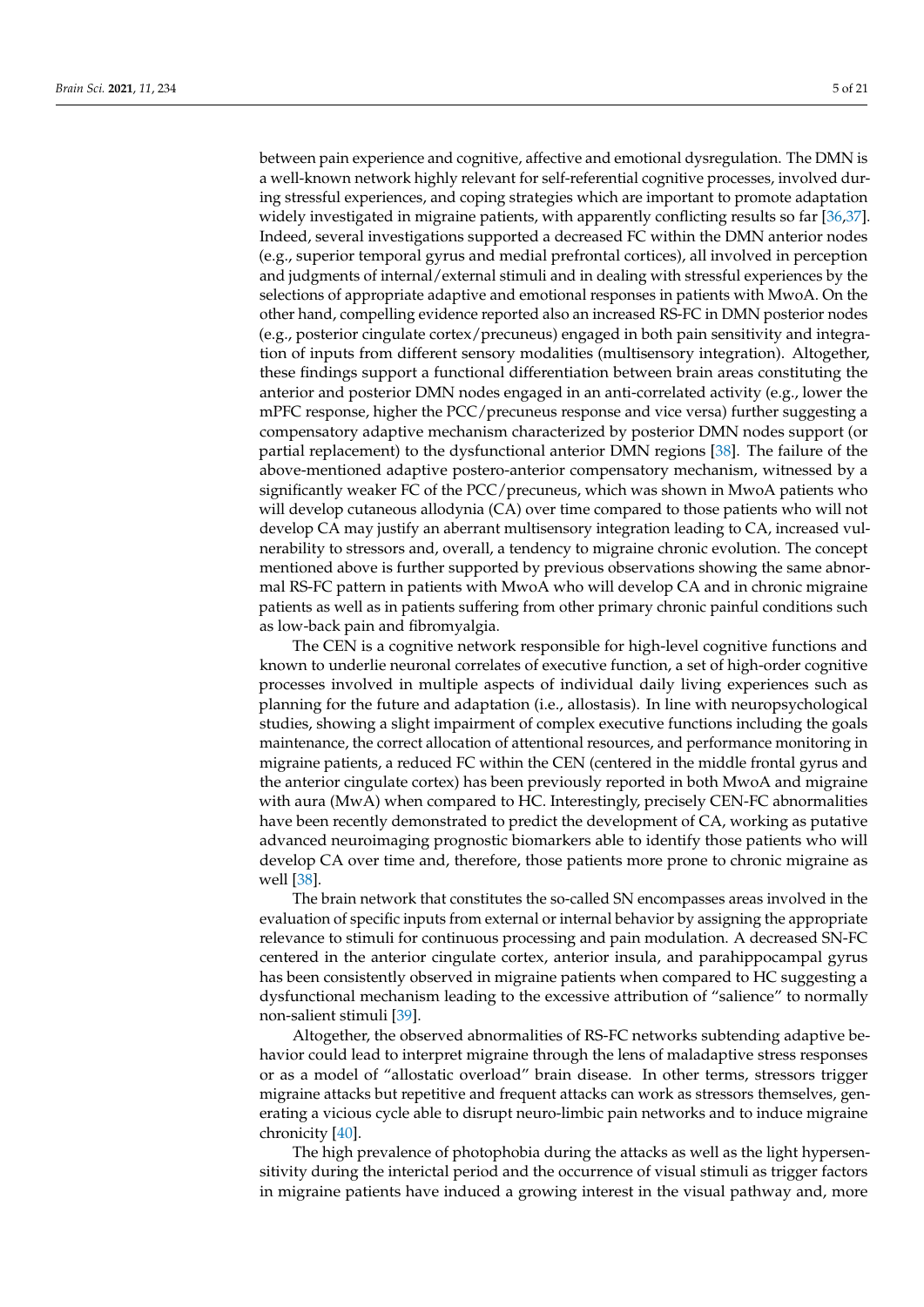recently on VN, in order to clarify whether FC abnormalities may be part of a constitutional pattern (likely aimed to an adaptive/defensive mechanism) or represent an acquired sensitization phenomenon in migraine patients. In this context, a significantly increased FC in the lingual gyrus within the VN in patients with MwA when compared to both patients with MwoA and HC has been found during the interictal period, supporting the hypothesis of an extrastriate cortex involvement in the genesis and propagation of aura phenomenon and the putatively subtending cortical spreading depression. On the other hand, even more fMRI studies support the visual cortex involvement also in migraine patients not experiencing the aura phenomenon [\[41\]](#page-18-16). More specifically, a disrupted FC has been found between the SMN and the visual cortices in a cohort of MwoA patients during migraine attacks induced by the administration of PACAP38 [\[42\]](#page-18-17). Similarly, a decreased FC between the DMN and the visuo-spatial system in episodic MwoA patients during the interictal period [\[43\]](#page-18-18) has been observed. Nevertheless, a recent connectivity analysis in MwoA patients showed increased functional anti-correlation between the temporo-parietal cortex and the bilateral visual cortex [\[44\]](#page-18-19).

RS-FC studies have been recently conducted to identify the link between the aura phenomenon and the trigemino-vascular complex activation (known to subtend the headache phase), an unsolved conundrum about MwA pathophysiology [\[45\]](#page-18-20). Among these, no differences have been observed in FC between visual cortex and brain areas known to be involved in pain perception and modulation, suggesting that neurophysiological correlates of aura phenomenon may be unable to activate trigemino-vascular system and, therefore, migraine pain is not a mere CSD consequence. However, given that patients were scanned during the headache phase when the aura was already concluded, we cannot exclude that a hypothetical CSD-induced signal to pain-processing structures, only occurring during the aura phenomenon, could have been missed.

In addition to the abnormal intrinsic connectivity of the main RSN, a disrupted largescale cognitive network crosstalk has been demonstrated in chronic migraine patients. More specifically, chronic migraine patients showed a significantly reduced FC between the CEN and both the DMN and the dorsal attention network (DAS) and a significantly stronger FC between the DAS and the DMN [\[46\]](#page-18-21). Similarly, reduced FC has been demonstrated between several RS-networks and subcortical structures such as the thalamus and hypothalamus [\[47\]](#page-18-22) supporting the involvement of these subcortical structures in large-scale network reorganization in migraine patients.

In a recent study, Schwedt and colleagues, looking for a putative FC migraine signature, demonstrated that migraine is associated with several highly reproducible FC alterations in different brain regions enough for constituting a brain-connectivity neuroimaging biomarker, to differentiate migraine patients from HC [\[48\]](#page-18-23). More specifically, FC parameters from six brain areas derived from previous RS studies (e.g., right middle temporal, posterior insula, middle cingulate, left ventromedial prefrontal and bilateral amygdala) were used to create a classification algorithm to determine whether a "specific FC brain map" is able to identify a migraine patient or a HC. Interestingly, this algorithm is characterized by an accuracy of detection between patient and HC of 86.1% strictly dependent on the brain circuitry reorganization due to disease duration (96.7% accuracy in patients with disease duration longer than 14 years).

#### *4.4. Graph Theory Analysis Approach*

In the last decades, driven by the ascendancy of network science, a novel RS-fMRI methodological approach emerged to explore the structural neural substrates enabling functional communication within the brain "connectome". According to the graph theory analysis, the brain network is investigated as a set of grey matter regions (nodes) structurally connected by white matter paths (edges). Two distinct dimensions (along which brain connectome network is organized), known by the names of 'segregation' and 'integration', provide a general framework that allows the description and the categorization of different disorders. Specially, in line with previous electroencephalographic and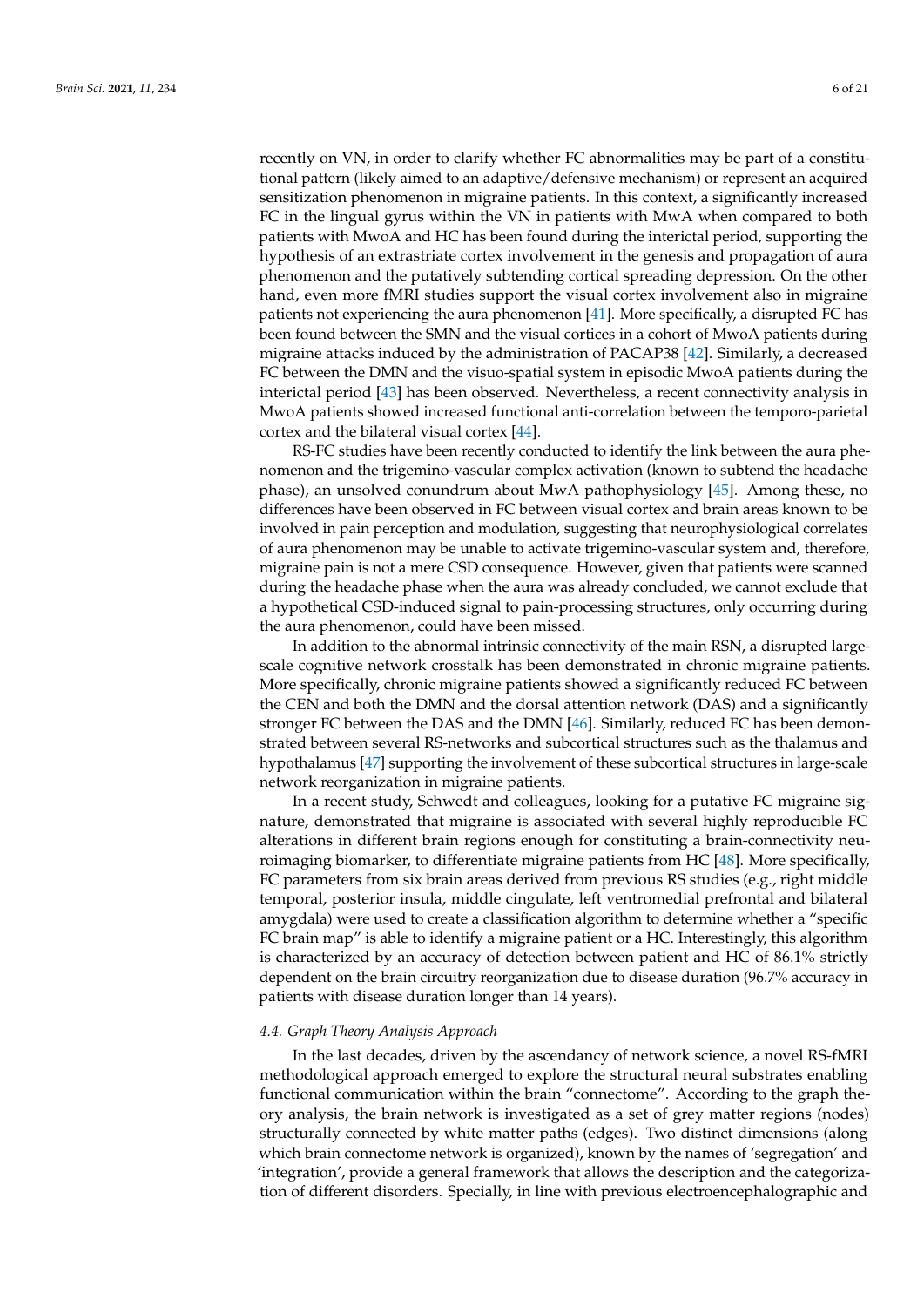magnetoencephalographic observations in migraine patients, increased global efficiency and clustering of cortical areas [\[12](#page-17-11)[,49–](#page-18-24)[52\]](#page-19-0) have consistently been reported in episodic migraine patients. The first index reflects the network ability to manage a large flow of information while the second one describes the tendency of nearest nodes to connect each other constituting specialized modules. However, the increase of integration and clustering in both cortical networks may provoke an imbalance between the need to invest resources to promote network efficiency and segregation, and the need to minimize the physical and metabolic cost of wiring, due to critical abnormalities in energy metabolism (likely related to mitochondrial energy dysfunction). In this setting, migraine (subtended by a high energy consuming brain) could be one of the evolutionary prices that the human species had to pay to gain a developed and highly connected neocortex and, in turn, a highly performing central nervous system. In Table [1,](#page-9-0) studies published in the 2015–2020 period are summarized. (Table [1\)](#page-9-0).

#### *4.5. Pain Stimulation-Related FMRI Connectivity Changes*

One of the most widely used methods to study brain activity in migraineurs is to send a controlled painful stimulus to the trigeminal region or to an extra-cephalic region, such as the back of the hand, and to analyze the evoked activity of the BOLD signal to the functional MRI. Both caloric stimuli and gaseous ammonia have been used in this regard. Compared to healthy subjects, the vast majority of studies carried out in migraineurs between attacks revealed an increase in BOLD activity of cortico-subcortical brain areas involved in noxious information processing and anti-nociception [\[53–](#page-19-1)[58\]](#page-19-2). Most of these areas are anchored to the so-called pain neuromatrix, which nowadays is known as salience network, devoted to select the most relevant internal and external events [\[59\]](#page-19-3), as for instance the unpleasant feeling of pain and the threatening sensation of receiving pain.

In one study, the strength of the pain-induced BOLD signal changes did not correlate with the presence of psychopathology [\[60\]](#page-19-4). Mehnert et al. [\[61\]](#page-19-5) specifically studies the cerebellar response to pain delivered over the nose by gaseous ammonia and found linearly increased activation of cerebellar areas with the sense of unpleasantness and in parallel with the activation of periaqueductal grey (PAG). Moreover, they observed an increased interaction during the delivery of pain stimuli between the cerebellum and several brain areas including the thalamus, PAG, basal ganglia, bilateral insula and lingual gyrus, supramarginal and precentral areas, all areas devoted to pain perception and antinociception. The subjective perception of headache intensity was negatively related to the middle prefrontal cortex and posterior cingulate cortex (PCC) and positively related to the cerebellar [\[61\]](#page-19-5) and bilateral insula activation [\[53\]](#page-19-1).

Using gaseous ammonia as painful stimulation, researchers found that the interictal reduced BOLD activation strength within the brainstem (trigeminal nucleus caudalis) [\[8,](#page-17-7)[58\]](#page-19-2) was positively correlated with the time to the next attack [\[58\]](#page-19-2). In this respect, it is interesting to note that in migraine patients the trigeminal spinal nucleus within the brainstem is active even when the stimulus is not harmful, such as looking at a checkerboard [\[62\]](#page-19-6). This may mean that the activation of this system is the result of a non-specific response to any external stimulus that is perceived as unpleasant, as the aversion to visual stimuli in the absence of eye, retinal or optic nerve diseases. Attack frequency was related to activation strength within several brain areas belonging to the pain neuromatrix, such as middle DLPFC, precentral gyrus, cingulate cortex, fusiform gyrus, insula, hippocampus, PAG, and cerebellum [\[29,](#page-18-4)[53,](#page-19-1)[54](#page-19-7)[,60\]](#page-19-4). The duration of the history of migraine was correlated positively with Blood Oxygen Level Dependent (BOLD)activation strength in the fusiform gyrus [\[60\]](#page-19-4) and with that in the cerebellum [\[55\]](#page-19-8), and negatively with that in the superior temporal gyrus [\[53\]](#page-19-1).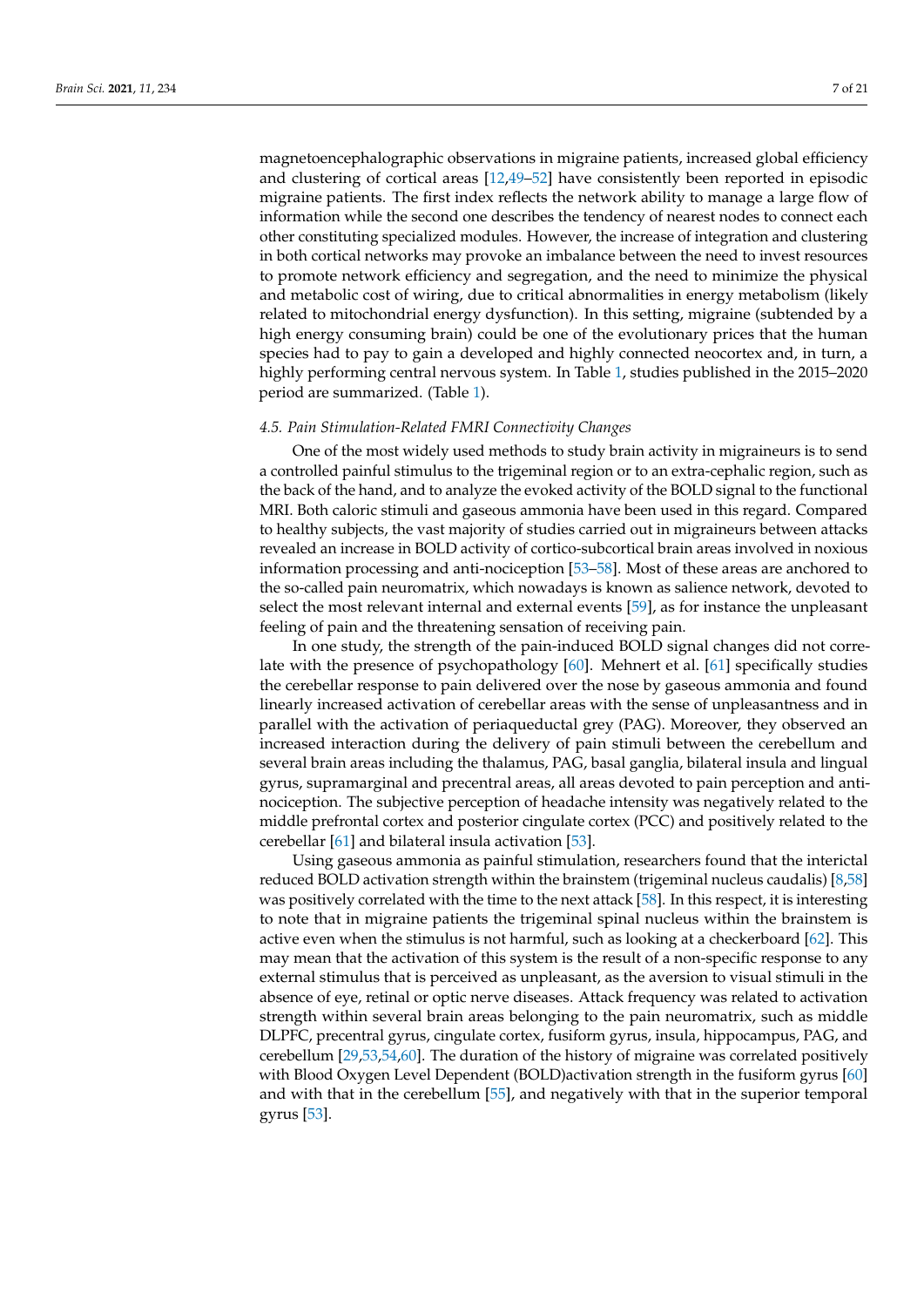| Year | <b>Authors</b>        | Subjects                                         | <b>Methods</b>                                      | Condition                        | Main Results (in Pts)                                                                                                                                                                                                                                   | Significance                                                                                                                                                             |
|------|-----------------------|--------------------------------------------------|-----------------------------------------------------|----------------------------------|---------------------------------------------------------------------------------------------------------------------------------------------------------------------------------------------------------------------------------------------------------|--------------------------------------------------------------------------------------------------------------------------------------------------------------------------|
| 2015 | Liu et al. [31]       | 108 MwoA<br>30 HC                                | Graph theory<br>analysis approach                   | Intercritical                    | Significant between-group differences in<br>the intensity of the brain connections                                                                                                                                                                      | Learning mechanisms are likely involved in<br>maintenance of chronic migraine pain                                                                                       |
| 2015 | Tessitore et al. [22] | $20$ MwA<br>20 MwoA<br>20 HC                     | RS-FC BOLD-fMRI;<br>ICA-approach                    | Intercritical                    | Reduced RS-FC within the CEN centred in<br>middle frontal gyrus and anterior cingulate<br>cortex in both MwoA and MwA pts                                                                                                                               | Vulnerability to executive high-demanding<br>conditions of daily living activities in pts<br>with MwoA and MwA                                                           |
| 2015 | Hougaard et al. [43]  | $40$ MwA<br>40 HC                                | RS-FC BOLD-fMRI;<br>Seed-based analysis<br>approach | Intercritical                    | No intrinsic FC abnormalities in the<br>intercritical phase of migraine with aura                                                                                                                                                                       | MwA brain may be abnormally functioning<br>in intercritical period only during exposure<br>to external stimuli                                                           |
| 2016 | Tedeschi et al. [32]  | 20 MwA<br>20 MwoA<br>20 HC                       | RS-FC BOLD-fMRI;<br>ICA-approach                    | Intercritical                    | Increased RS-FC of lingual gyrus within<br>VN in MwA pts                                                                                                                                                                                                | Extrastriate cortex, centred in the lingual<br>gyrus, play a critical role in mechanisms<br>underlying the initiation and propagation<br>of the migraine aura phenomenon |
| 2016 | Niddam et al. [34]    | 26 MwA<br>26 MwoA<br>26 HC                       | RS-FC BOLD-fMRI;<br>ICA-approach                    | Intercritical                    | Reduced RS-FC between anterior insula<br>and occipital areas in MwA pts                                                                                                                                                                                 | An unique pattern of connectivity<br>involving area V3A, (known to be<br>implicated in aura generation)<br>characterizes MwA pts                                         |
| 2016 | Zhang et al. [38]     | $22$ MwA<br>22 HC                                | RS-FC BOLD-fMRI;<br>ICA-approach                    | Intercritical                    | Increased RS-FC in precuneus/posterior<br>cingulate cortex within the DMN and<br>increased in ReHo values in bilateral<br>precuneus/posterior cingulate cortex, pons<br>and trigeminal nerve entry zone                                                 | Abnormalities in the precuneus/posterior<br>cingulate cortex suggest a dysfunctional<br>multimodal integration in MwoA pts                                               |
| 2016 | Amin et al. [43]      | 24 MwoA                                          | RS-FC BOLD-fMRI;<br>ICA-approach                    | Ictal (PACAP<br>induced attacks) | Increased RS-FC of SN, SMN and<br>decreased RS-FC of VN during PACAP38<br>induced migraine attacks                                                                                                                                                      | PACAP38-induced migraine attack is<br>associated with altered connectivity of<br>several large-scale functional networks of<br>the brain                                 |
| 2016 | Coppola et al. [11]   | 18 MwoA<br>19 HC                                 | RS-FC BOLD-fMRI;<br>ICA-approach                    | Intercritical                    | Reduced RS-FC between DMN and<br>visuo-spatial system                                                                                                                                                                                                   | Abnormal connectivity within networks<br>could contribute to migraine<br>pathophysiology                                                                                 |
| 2017 | Chen et al. [31]      | 18 episodic MwoA<br>16 chronic migraine<br>18 HC | RS-FC BOLD-fMRI;<br>Seed-based analysis<br>approach | Intercritical                    | Increased RS-FC of left amygdala in<br>episodic migraine pts and decreased RS-FC<br>of right amygdala in chronic migraine pts<br>compared with HC. Increased FC of<br>bilateral amygdala in chronic migraine pts<br>compared with episodic migraine pts | Altered connectivity of amygdala support<br>neurolimbic pain network contributes in<br>the episodic migraine pathogenesis and<br>migraine chronification                 |

**Table 1.** Case Control Resting State Functional Connectivity Investigations.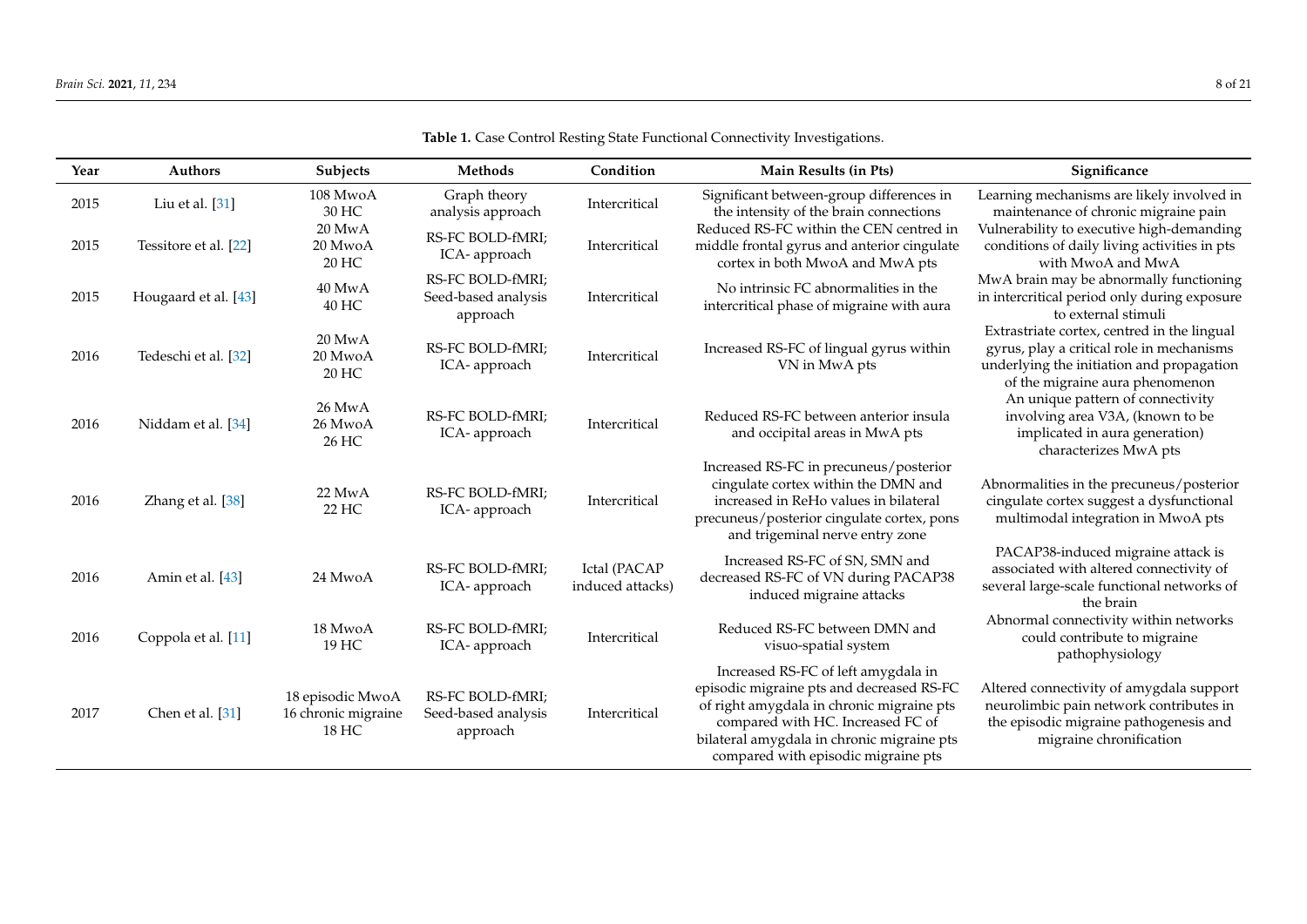| Year | <b>Authors</b>          | Subjects                                   | Methods                                                          | Condition     | Main Results (in Pts)                                                                                                                                                                                | Significance                                                                                                                                                                                                                          |
|------|-------------------------|--------------------------------------------|------------------------------------------------------------------|---------------|------------------------------------------------------------------------------------------------------------------------------------------------------------------------------------------------------|---------------------------------------------------------------------------------------------------------------------------------------------------------------------------------------------------------------------------------------|
| 2017 | Zhang et al. [27]       | 30 MwoA<br>31 HC                           | <b>RS-FC BOLD-fMRI:</b><br>ICA-approach                          | Intercritical | Reduced RS-FC between S1 and brain areas<br>within the pain intensity and spatial<br>discrimination pathways and<br>trigemino-thalamo-cortical nociceptive<br>pathway                                | Decreased connectivity between the S1 and<br>brain areas in migraine pts may disrupt the<br>discrimination of sensory features of pain<br>and affect nociception pathways                                                             |
| 2017 | Androulakis et al. [40] | 29 women with<br>chronic migraine<br>29 HC | RS-FC BOLD-fMRI;<br>ICA-approach                                 | Intercritical | Decreased RS-FC of DMN, SN and CEN                                                                                                                                                                   | Decreased overall connectivity of the 3<br>major intrinsic brain networks in women<br>with chronic migraine, correlated with<br>frequency of moderate to severe headache<br>and CA                                                    |
| 2017 | Li et al. [35]          | 30 MwoA<br>30 HC                           | Graph theory<br>analysis approach                                | Intercritical | Altered rich club organization with high<br>level of feeder connection density,<br>abnormal small-world organization with<br>increased global efficiency and decreased<br>strength of SC-FC coupling | Selective alteration of the connectivity of<br>the rich club regions which probably<br>increases the integration among<br>pain-related brain circuits with increased<br>excitability but reduced inhibition in<br>migraine modulation |
| 2019 | Tu et al. [28]          | 89 MwoA<br>70 HC                           | <sub>d</sub> RS-FC BOLD-fMRI;<br>Seed-based analysis<br>approach | Intercritical | Abnormal dynamic RS-FC of posterior<br>thalamus (pulvinar nucleus) with the visual<br>cortex and the precuneus, correlated with<br>migraine frequency                                                | MwoA pts are characterized by transient<br>pathologic state with atypical<br>thalamo-cortical connectivity                                                                                                                            |
| 2019 | Huang et al. [10]       | 30 MwoA<br>22 HC                           | RS-FC BOLD-fMRI;<br>Seed-based analysis<br>approach              | Intercritical | Reduced RS-FC between both red nucleus<br>and substantia nigra and several cortical<br>and subcortical brain regions                                                                                 | The functional changes of regions<br>associated with cognitive evaluation,<br>multisensory integration, and pain<br>modulation and perception may be<br>associated with migraine production,<br>feedback and development              |
| 2019 | Coppola et al. [47]     | 20 chronic<br>migraine<br>20 HC            | RS-FC BOLD-fMRI;<br>ICA-approach                                 | Intercritical | Reduced RS-FC between DMN and CEN<br>and between DAS and CEN, increased<br>RS-FC between DAS and DMN                                                                                                 | Large-scale reorganization of functional<br>cortical networks in chronic migraine                                                                                                                                                     |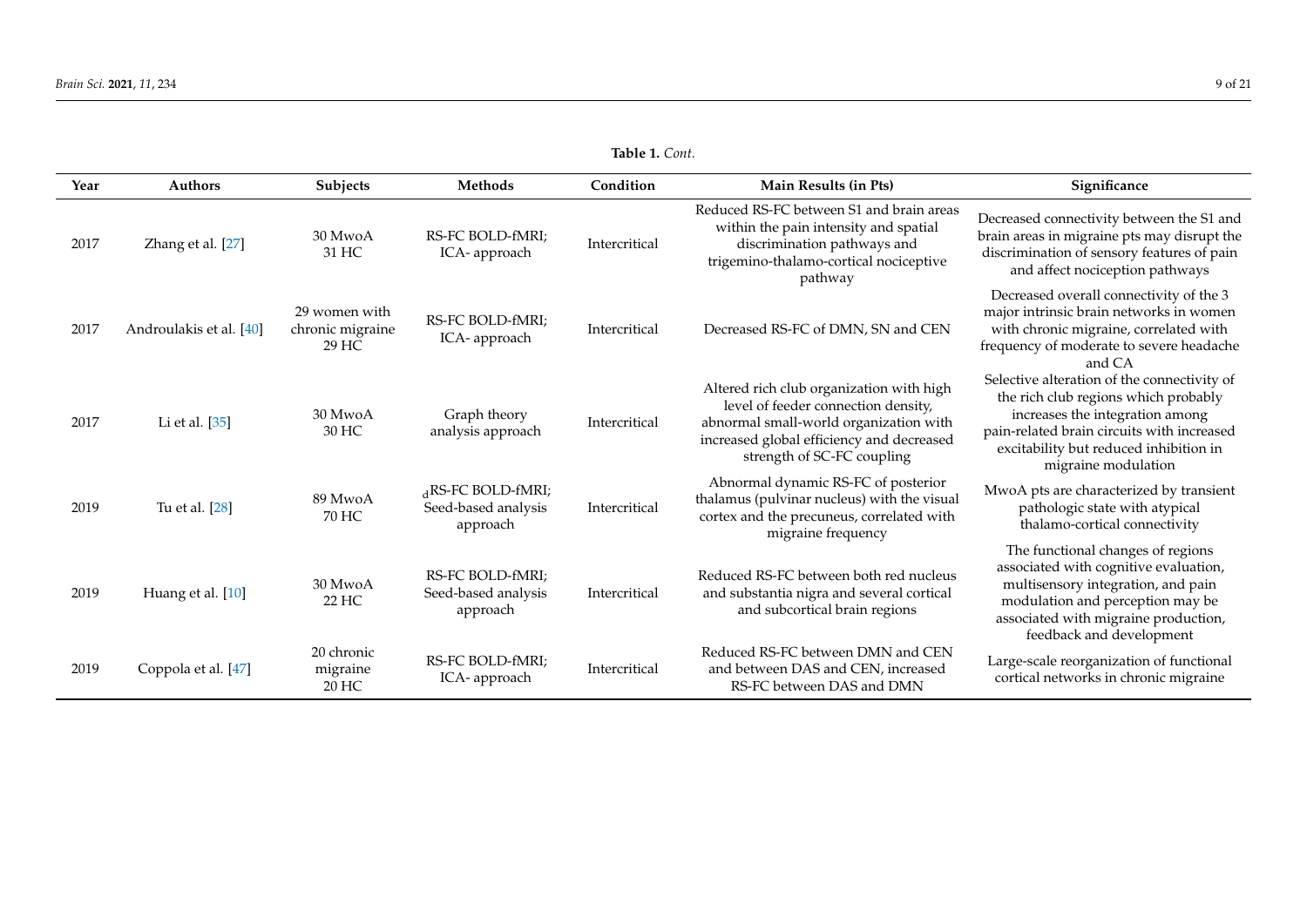|  | Table 1. Cont. |
|--|----------------|
|--|----------------|

| Year | Authors             | <b>Subjects</b>                                                   | Methods                                                    | Condition                  | Main Results (in Pts)                                                                                                                                                                                                                                                             | Significance                                                                                                                                                                                                          |
|------|---------------------|-------------------------------------------------------------------|------------------------------------------------------------|----------------------------|-----------------------------------------------------------------------------------------------------------------------------------------------------------------------------------------------------------------------------------------------------------------------------------|-----------------------------------------------------------------------------------------------------------------------------------------------------------------------------------------------------------------------|
| 2020 | Schulte et al. [13] | 12 MwoA (during<br>intercritical,<br>preictal and ictal<br>phase) | <b>RS-FC BOLD-fMRI:</b><br>Seed-based analysis<br>approach | Intercritical and<br>ictal | High RS-FC between accumbens and<br>amygdala, hippocampus, gyrus<br>parahippocampalis and dorsal rostral pons<br>in the preictal phase compared to the<br>intercritical phase<br>Increased RS-FC between the                                                                      | Changes of connectivity in dopaminergic<br>centres and between the dorsal pons and<br>the hypothalamus are important in<br>migraine attack generation and<br>sustainment.                                             |
| 2020 | Coppola et al. [48] | 20 chronic<br>migraine<br>20 HC                                   | RS-FC BOLD-fMRI;<br>ICA-approach                           | Intercritical              | hypothalamus and brain areas belonging to<br>the DMN and dorsal VN. No RS-FC<br>abnormalities between hypothalamus and                                                                                                                                                            | Hypothalamic involvement in large-scale<br>reorganisation at the functional-network<br>level in chronic migraine                                                                                                      |
| 2020 | Qin et al. [27]     | 48 MwoA<br>48 HC                                                  | RS-FC BOLD-fMRI;<br>Seed-based analysis<br>approach        | Intercritical              | brainstem<br>Reduced RS-FC between anterior dorsal<br>thalamic nucleus and precuneus and<br>between the ventral posterior nucleus and<br>precuneus, inferior parietal lobule and<br>middle frontal gyrus                                                                          | Altered thalamo-cortical connectivity<br>patterns may contribute to multisensory<br>integration abnormalities, deficits in pain<br>attention, cognitive evaluation and pain<br>modulation                             |
| 2020 | Wei et al. [36]     | 40 MwoA<br>34 HC                                                  | RS-FC BOLD-fMRI;<br>ICA-approach                           | Intercritical              | Decreased RS-FC between SMN and<br>middle temporal gyrus, putamen, insula<br>and precuneus, increased RS-FC between<br>SMN and paracentral lobule                                                                                                                                 | SMN intra- and internetwork connectivity<br>imbalances associated with nociceptive<br>regulation and migraine chronification                                                                                          |
| 2020 | Ke et al. [30]      | 39 MwA<br>35 HC                                                   | RS-FC BOLD-fMRI;<br>Seed-based analysis<br>approach        | Intercritical              | Increased RS-FC of posterior insula with<br>the postcentral gyrus, supplementary<br>motor area/paracentral lobule, fusiform<br>gyrus and temporal pole, decreased RS-FC<br>between crus I and medial prefrontal<br>cortex, angular gyrus, medial and lateral<br>temporal cortices | Increased connectivity with the posterior<br>insula and decreased connectivity of crus I<br>may underlie disturbed sensory integration<br>and cognitive pain processing                                               |
| 2020 | Russo et al. [22]   | 37 MwoA (with or<br>without CA<br>development)<br>19 HC           | <b>RS-FC BOLD-fMRI:</b><br>ICA- approach                   | Intercritical              | Reduced RS-FC of both DMN and CEN in<br>pts with MwoA developing CA when<br>compared with both pts with MwoA not<br>developing CA and HC                                                                                                                                          | Abnormalities in DMN and CEN<br>connectivity could represent a prognostic<br>imaging biomarker able to identify<br>migraine pts more prone to experiencing<br>CA and, therefore, more inclined to chronic<br>migraine |

<span id="page-9-0"></span>Legend. BOLD: blood oxygenation level dependent; CA: cutaneous allodynia; CEN: central executive network; CSD: cortical spreading depression; CT: cortical thickness; DAS: dorsal attentional system; DMN: default mode network; fMRI: functional magnetic resonance imaging; HC: healthy controls; ICA: independent component analysis; MFG: middle frontal gyrus; MwA: migraine with aura; MwoA: migraine without aura; NCF: nucleus cuneiforms; PAG: periaqueductal gyrus; ReHo: regional homogeneity; RS-FC: resting state functional connectivity; SMN: sensory-motor network; SN: salience network; SSC: somatosensory cortex; SFG: spatial frequency of grating; VN: visual network.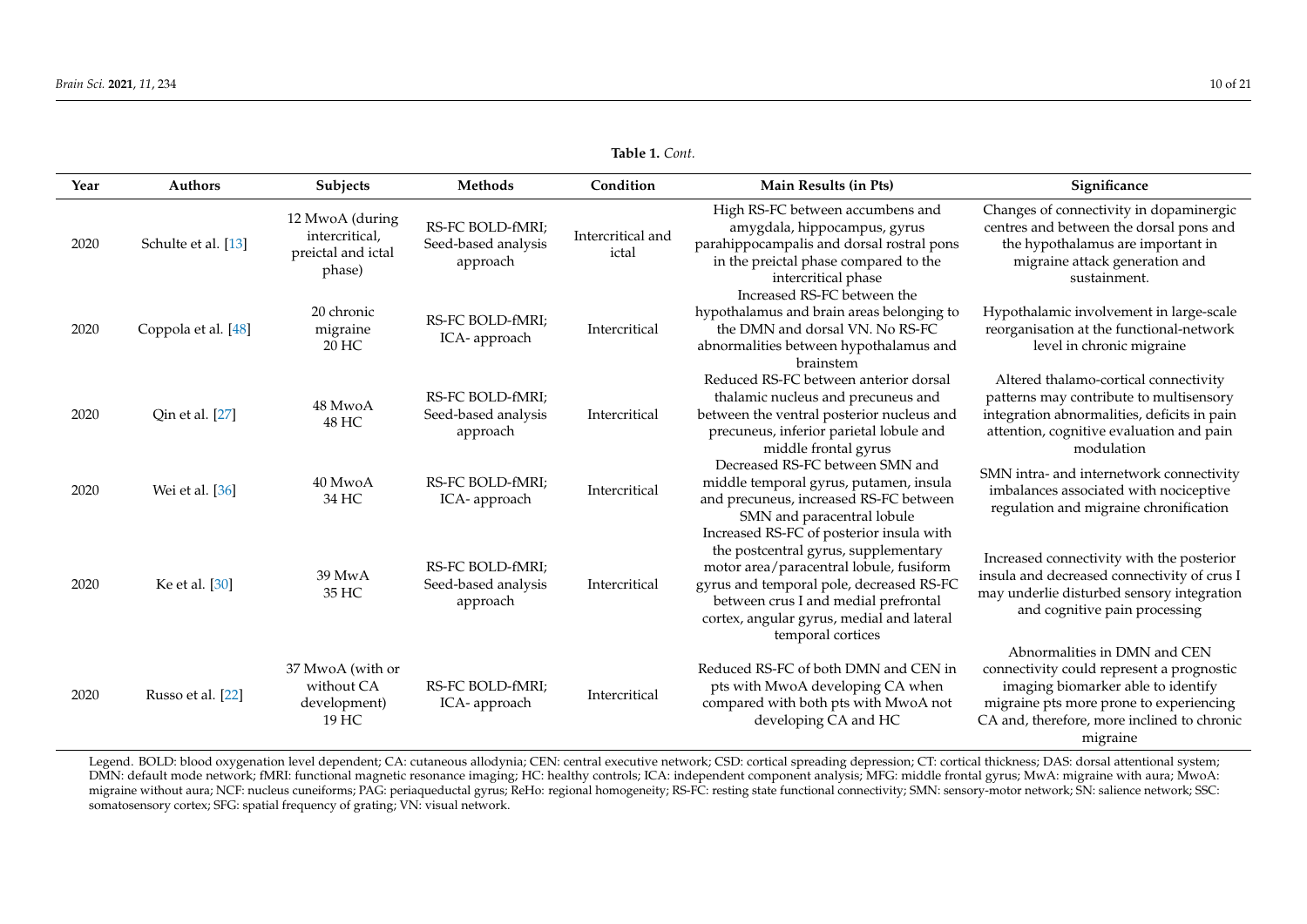The functional BOLD activity related to the pain stimulus was also used to investigate the pathophysiology of the migraine attack and the hours immediately preceding it.

In a series of patients affected by episodic migraine scanned every day for 1-month, the hypothalamus was significantly more activated during the 48 h preceding the beginning of a migraine attack [\[8,](#page-17-7)[63\]](#page-19-9). During the attack, the hypothalamus was functionally coupled with the spinal trigeminal nuclei and with the dorsal rostral pons [\[63\]](#page-19-9), an area classically considered to be a possible migraine "generator" [\[58](#page-19-2)[,64,](#page-19-10)[65\]](#page-19-11). It comes as an odd that, as can be seen from the images accompanying the article and as, in part, described by the authors themselves, the primary visual areas appear to be active during both the pre-ictal and ictal phases [\[8](#page-17-7)[,63\]](#page-19-9), as already suggested by others using PET scanning instead [\[66\]](#page-19-12). All this spatial evidence seems to be a complement to the evidence obtained previously with electro-functional methods, i.e., an increased visual cortex activity during the pre-ictal phase and ictal phase coupled with a brainstem activation [\[67](#page-19-13)[–69\]](#page-19-14).

During the attacks, sometimes compared with the interictal phase other times with the responses from healthy controls, a greater BOLD signal was detected in response to noxious stimuli within the temporal lobes [\[54\]](#page-19-7), the dorsal pons [\[58\]](#page-19-2), the posterior hypothalamus [\[70](#page-19-15)[,71\]](#page-19-16), and the cerebellum [\[61\]](#page-19-5). Notably, the spinal trigeminal nucleus activation seems to fluctuate during the migraine cycle; it was slightly greater during the preictal state in migraine patients than in healthy subjects, but it was significantly increased in the preictal state compared to the response obtained between attacks. During an attack, the activation of the spinal trigeminal nucleus diminished as compared to the preictal period [\[58\]](#page-19-2), at a time when it was more clearly activated by visual sensory load [\[62\]](#page-19-6). This evidence points once again to an important role played by the visual system in the pathophysiology of migraine attack recurrence.

In the Table [2,](#page-11-0) studies specifically reporting functional connectivity changes induced by noxious stimulation are summarized (Table [2\)](#page-11-0).

#### *4.6. Effects of Preventive Drugs*

There are only a few papers exploring the effects of drugs used for migraine therapy on cortical processing of pain information (see Table [2\)](#page-11-0).

Some researchers observed that 2 to 3-month treatment with the beta-blocker metoprolol did not induce any major different BOLD activation on the trigeminal pain processing of patients with migraine. However, using a more liberal and exploratory statistical threshold, the BOLD signal intensity within the hypothalamus increased during the delivery of pain stimuli compared to that under placebo suggesting a more peripheral effects of metoprolol with negligible effects [\[72\]](#page-19-17).

A recent fMRI study of the same group of researchers challenged this interpretation. Indeed, they explored the effects of 2-weeks treatment with Erenumab, a monoclonal antibody against the CGRP receptor, on central pain processing and found decreased BOLD activation within the thalamus contralateral to the stimulated side, of right middle temporal gyrus, right lingual gyrus, left operculum, and of both sides of the cerebellum [\[73\]](#page-19-18) Therefore, in a secondary analysis, only those patients responding to Erenumab showed a significant reduction of the BOLD signal within the hypothalamus compared to the baseline.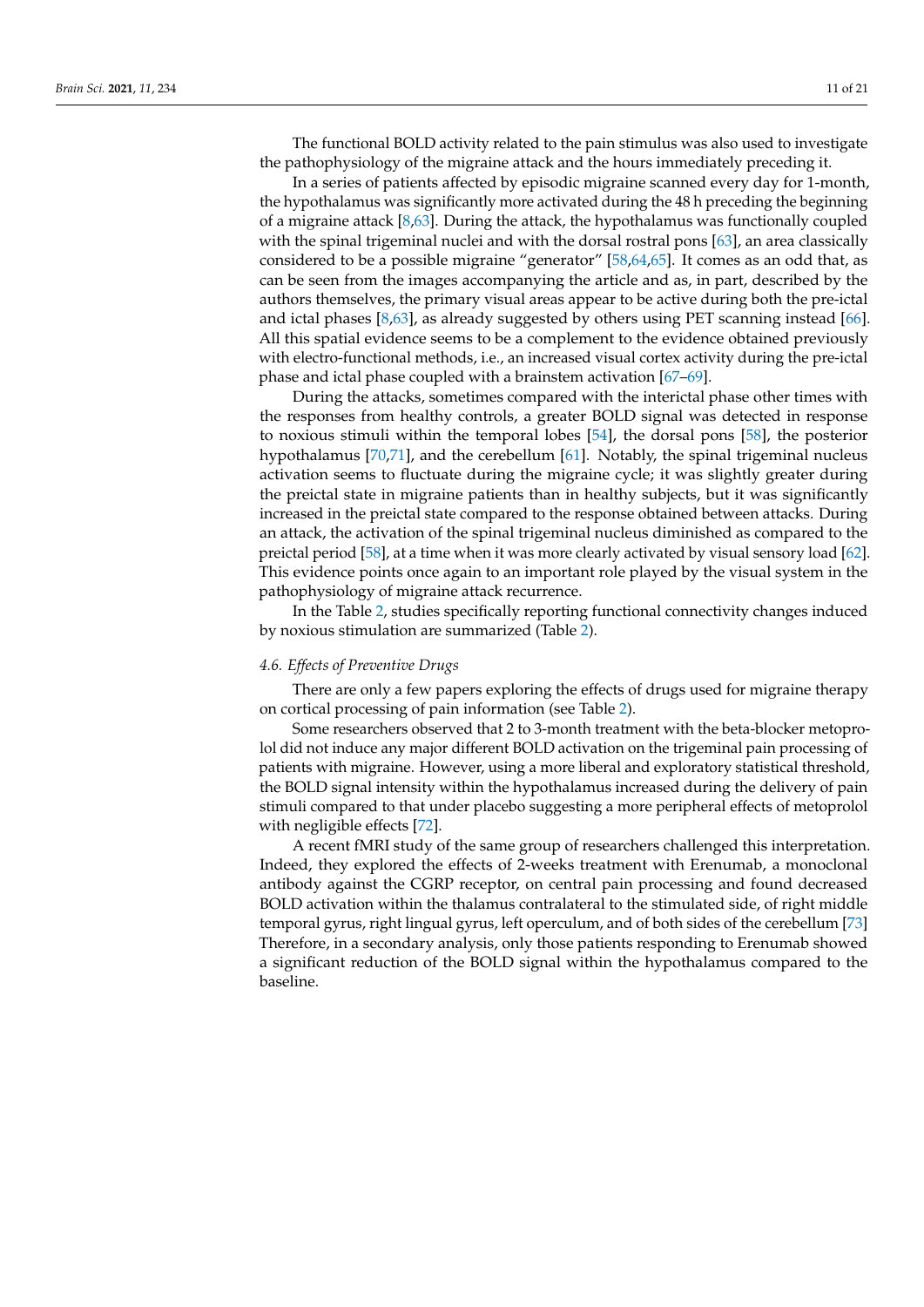| Year | <b>Authors</b>        | Subjects                              | Condition<br>(Ictal-Intercritical) | Methods                                                                               | <b>Main Results</b>                                                                                                                                     | Significance                                                                              |
|------|-----------------------|---------------------------------------|------------------------------------|---------------------------------------------------------------------------------------|---------------------------------------------------------------------------------------------------------------------------------------------------------|-------------------------------------------------------------------------------------------|
| 2017 | Mehnert et al. [29]   | $MWOA = 8$<br>$CM = 46$               |                                    | fMRI to gaseous<br>ammonia stimuli                                                    | ↑ activation in PAG, left crus I, the<br>latter was less connected with left<br>thalamus, bilateral occipital areas,<br>and the right fusiformis gyrus. | This study emphasizes the<br>important role of the<br>cerebellum in nociception.          |
| 2017 | Hebestreit & May [71] | Episodic = $13$<br>$Chronic = 6$      | Interiritical                      | Trigeminal fMRI<br>recording before and<br>after administration of<br>metoprolol 75mg | No central effects. In an exploratory<br>analysis, metoprolol slightly<br>enhanced hypothalamic activity                                                | Metoprolol seems to act<br>peripherally, with negligible<br>central effects               |
| 2018 | Schulte et al. [63]   | $MWOA = 18$<br>$CM = 17$<br>$HC = 19$ | Ictal/Intercrticial                | fMRI to visual stimuli                                                                | In chronic patients $\uparrow$ activation in<br>the spinal trigeminal nuclei<br>(1during the headache) and right<br>superior colliculus.                | Abnormal visual-nociceptive<br>integration at the brainstem<br>level during the headaches |
| 2020 | Ziegeler et al. [72]  | Episodic $= 12$<br>$Chronic = 15$     | Interictal                         | Trigeminal fMRI<br>recording before and<br>after administration of<br>erenumab 70mg   | Decreased activation in several<br>brain areas after erenumab. Only<br>responders show reduced<br>hypothalamic activation.                              | The efficacy of Erenumab may<br>not be confined exclusively to<br>the periphery           |

**Table 2.** FMRI case control connectivity studies employing pain-related stimulation.

<span id="page-11-0"></span>Legend: MWoA: migraine without aura: CM: Chronic Migraine; fMRI: functional magnetic resonance imaging: PAG: Periacqueductal grey gyrus.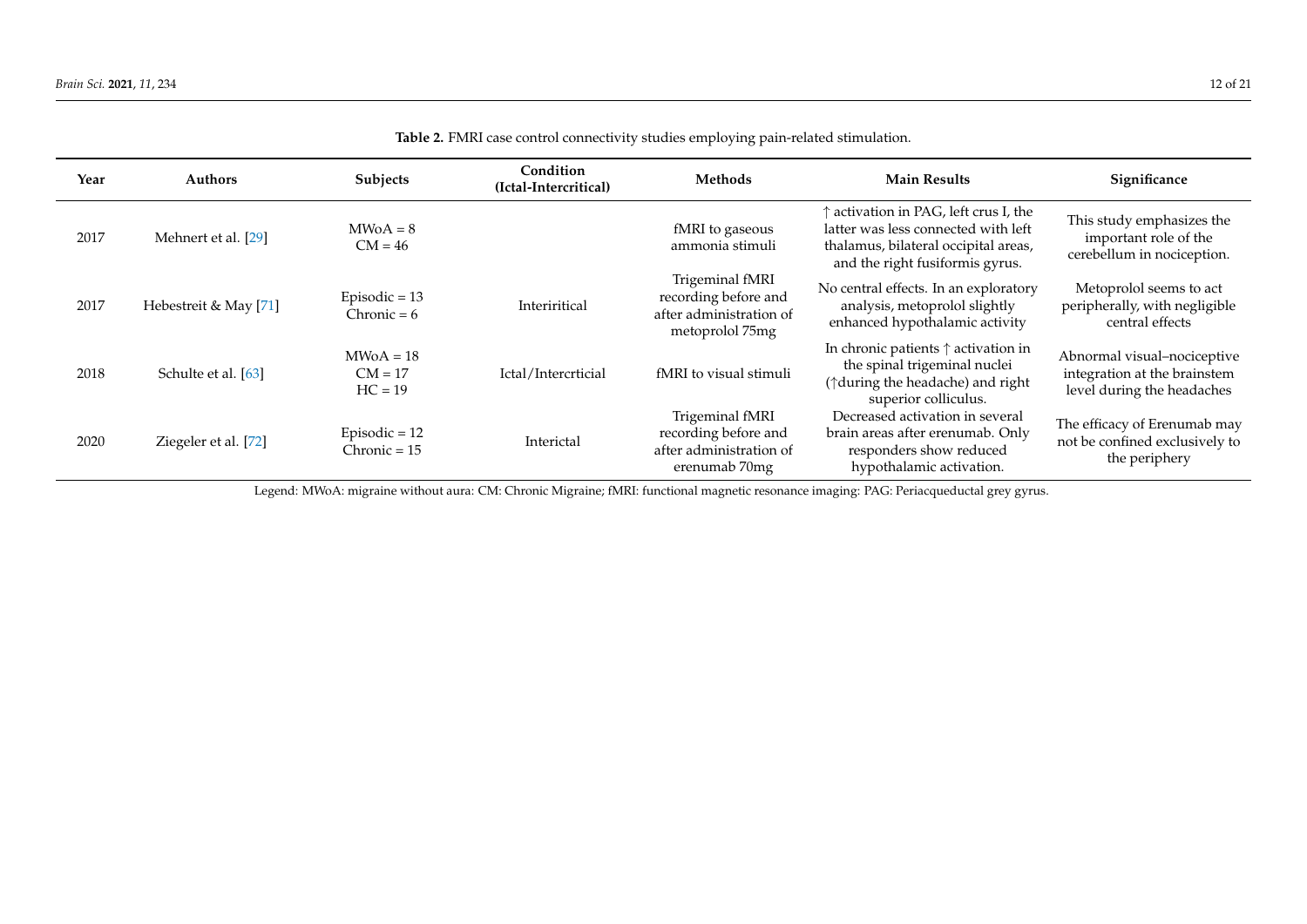## **5. EEG/MEG**

The different way in which migraineurs process multimodal stimuli could be explored by methods with optimal time resolution [\[71\]](#page-19-16). The high temporal resolution of EEG/MEG enables the study of functional connectivity, which could support the effective and structural connectivity data based on magnetic resonance imaging (MRI). Methods such as correlations, spectral coherence, and phase synchronization, demonstrate the extent of the statistical connection of two variables and reveal functional connectivity. The properties of EEG/MEG signals also enable the evaluation of the flow of connections and information across different brain areas. This permits the extension of functional connectivity by explaining the architecture of connections between two correlated time series. Methods, such as Granger causality, or biologically inspired, such as dynamic causal modeling, could shed light on the information flow in the brain intended as a nonlinear system [\[72–](#page-19-17)[74\]](#page-19-22). The application of such methods to resting state EEG/MEG and EEG/MEG rhythm perturbation induced by multimodal and specifically somatosensory stimuli appears to be particularly adapt in describing the complexity of the migraine brain.

#### *5.1. Resting State (Studies Concerning Pain-Related Brain Regions or Pain Related Symptoms)*

A study applied effective connectivity using nonlinear Granger Causality (GC) and brain networking analysis to 65 channels basal and visual stimulation related EEG in 19 migraine with aura (MA), 19 without aura (MO), and 11 controls and compared these findings with signal changes. A different pattern of reduced vs. increased GC respectively in MO and MA patients, as compared to controls, emerged in resting state specially in the occipital cortex, outlining a different pattern of connections and information exchange in the parietal-occipital regions, confirmed by the enhanced occipital bold signal in MA patients during visual stimulation [\[12\]](#page-17-11).

A more recent study confirmed that the EEG-based resting-state connectivity is different between migraine with and without aura, as patients with aura had overall lower connectivity within the theta band in the cortical areas within the Default Mode Network (DMN) and Resting State Networks (RSN) [\[75\]](#page-19-23).

Interestingly, EEG phase coherence fluctuated across migraine phases, as demonstrated by Cao et al. [\[76\]](#page-19-24) in 50 migraine patients compared to 20 controls. In fact, compared to controls, EEG power and coherence were lower in inter-ictal and ictal patients, which were "normalized" in the pre-ictal or post-ictal groups.

One of the first MEG connectivity study in migraine described significantly increased functional connectivity in the slow wave (0.1–1 Hz) band in the frontal area as compared with controls, with migraine with aura showing increased functional connectivity in the theta (4–8 Hz) band in the occipital area. The networking structure appeared also different in migraineurs as compared to controls, indicating an abnormality of functional connectivity in both low- and high-frequency ranges [\[77\]](#page-19-25).

Recently, Nieboer et al. [\[78\]](#page-20-0), estimated functional connectivity between 78 cortical brain regions by calculating the phase lag index, in 24 healthy controls and 24 migraine patients, divided into 2 groups for short or long disease duration. Altered networking patterns in higher frequency bands characterized patients with longer disease duration, confirming long term effect of migraine disease on cortical functional architecture rearrangement.

A MEG study evaluated possible correlations between individual pain sensitivity and functional connectivity at 2 to 59 Hz in pain-related cortical regions, bilateral anterior and posterior cingulate cortex, medial and lateral orbitofrontal (MOF) cortex, insula, the primary somatosensory cortex (SI), the primary motor cortex (MI) in 30 migraine patients and 27 controls. Migraine patients showed a lack of correlation between pain sensitivity and resting-state gamma oscillation, present in the control group, for a possible disruption of pain-related cortical networks [\[79\]](#page-20-1).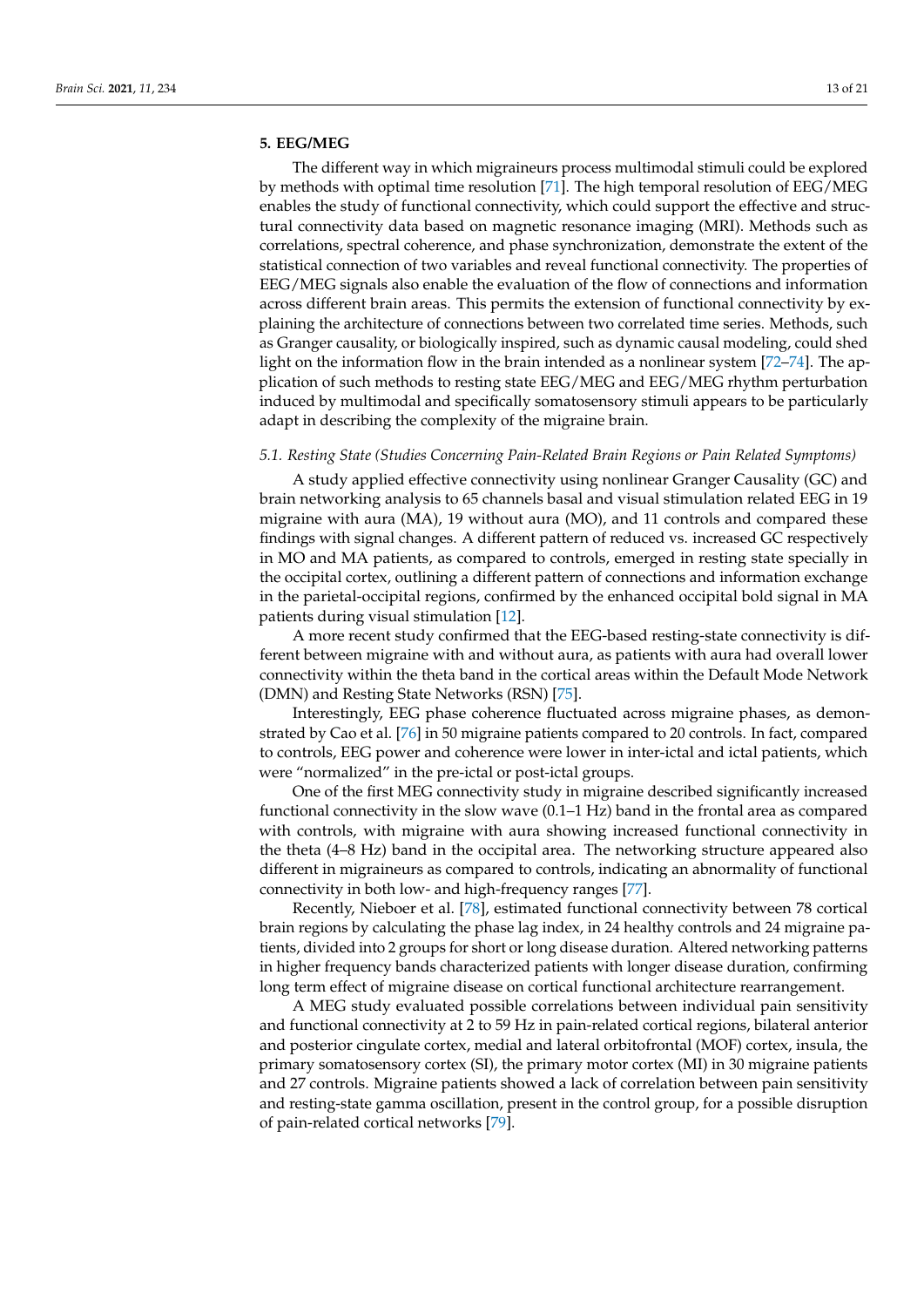# *5.2. Pain Stimulation-Related EEG/MEG Connectivity Changes*

A new neurophysiological interpretation of habituation phenomena in terms of progressive synchronization and reduction of information flow within the neuronal networks activated by repetitive stimuli was suggested [\[13\]](#page-17-12). Following painful laser stimulation delivered to the right hand, EEG rhythms exhibited lively information flow, as measured by Granger causality, in migraine patients compared with controls, who went into a progressive synchronization. The rate of information flow was inversely correlated with the habituation of averaged laser evoked responses. This correlation suggested that the phenomenon of progressive adaptation to external conditions could reduce the need for cortical connections between distant regions, and create synchronized networks with reduction of stress and energy demand.

A more recent study investigated modulations in effective connectivity between the sources of laser evoked potentials (LEPs) from a first to the final block of trigeminal LEPs using dynamic causal modeling (DCM) in a group of 23 migraine patients and 20 controls. The connections between the secondary somatosensory areas (lS2, rS2), insulae, anterior cingulate cortex (ACC), contralateral primary somatosensory cortex (lS1), and thalamus were investigated. Migraine patients show amplified relationships between lS1 and the thalamus, in both directions, with a lack of progressive habituation of connection strengths from the thalamus to all somatosensory areas, in line with altered thalamo-cortical network dynamics [\[80\]](#page-20-2).

Ren et al. [\[81\]](#page-20-3) used MEG to detect the possible change in functional connectivity during median nerve stimulation in the interictal state of 22 migraine patients and 22 controls. Migraine patients exhibited increased functional connectivity in the high-frequency (250–1000 Hz) band between the sensory cortex and the frontal lobe, and several brain networking abnormalities in all EEG rhythms, expressed by the graph theory application. Authors concluded with the hypothesis of aberrant connections from the somatosensory cortex to the frontal lobe, with increased heighten of cortical networks. (Table [3\)](#page-15-0).

Summarizing, EEG and MEG connectivity results converge toward disrupted network connections in resting state and under painful stimulation in migraine patients, while some differences emerged within migraine phenotypes (with and without aura) and migraine phases.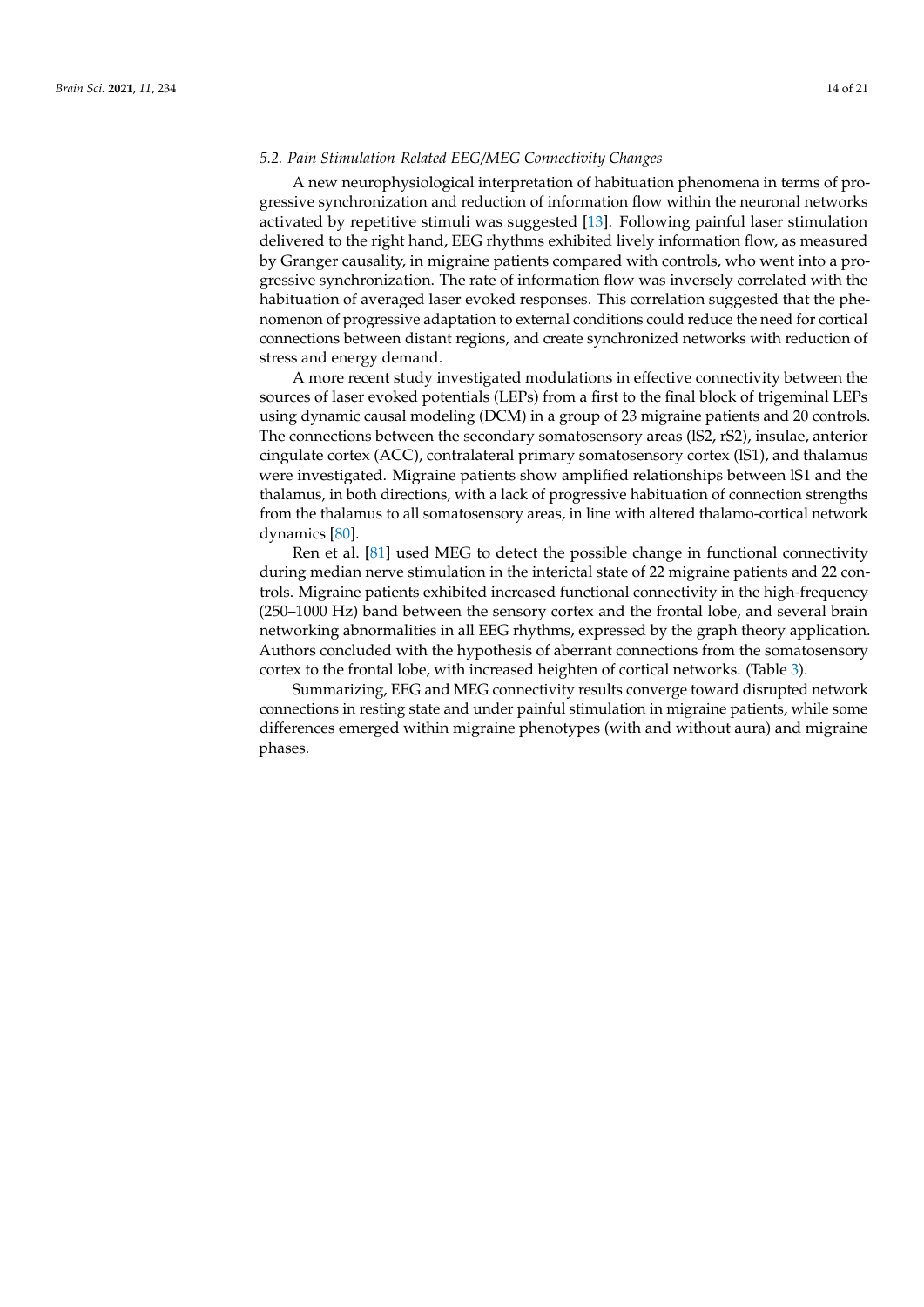| Year | <b>Authors</b>         | Subjects                   | Condition<br>(Ictal-<br>Intercritical) | <b>Methods</b>                                                                                                                                    | Main results                                                                                                                                                            | Significance                                                                                                                |
|------|------------------------|----------------------------|----------------------------------------|---------------------------------------------------------------------------------------------------------------------------------------------------|-------------------------------------------------------------------------------------------------------------------------------------------------------------------------|-----------------------------------------------------------------------------------------------------------------------------|
| 2016 | Cao et al. [79]        | <b>50 MWA</b><br>20 HC     | Ictal-pre-post<br>ictal                | EEG power and coherence analyses<br>Resting state                                                                                                 | ↓EEG power and coherence in<br>inter and ictal phases                                                                                                                   | RS EEG power and connectivity<br>fluctuate across migraine phases                                                           |
| 2016 | Wu et al. [38]         | 13 MWA<br>10 MWoA<br>23 HC | Intercritical                          | <b>MEG</b><br>Graph analysis<br>Resting state                                                                                                     | ↑functional connectivity<br>and connections stenght and path<br>lenght in slow wave and fast<br>bands                                                                   | Functional connectivity impaired in<br>low- and high-frequency ranges,<br>possible sign of brain<br>reorganization.         |
| 2017 | de Tommaso et al. [12] | 19 MWA<br>19 MWoA<br>11 HC | Intercritical                          | EEG 65 channels<br><b>FMRI</b><br>Granger causality<br>Graph analysis<br>Resting state<br>Visual stimulation                                      | Different information flow among<br>MWoA, MWA and controls in<br>resting state. Different brain<br>networking in MWA in occipital<br>regions, according to FMRI results | Phenotypical differences in<br>neuronal networks organization at<br>occipital level, related to aura<br>symptoms perception |
| 2020 | Frid et al. [78]       | 22 MWoA<br><b>30 MWA</b>   | Intercritical                          | EEG 26 channels<br>Machine Learning on Functional<br>Connectivity<br><b>Resting State</b>                                                         | $\downarrow$ connectivity in theta band in<br>MWA, in selected brain areas in<br>Default Mode and Resting State<br><b>Networks</b>                                      | $\downarrow$ functioning of the DMN in<br>migraine with aura.                                                               |
| 2020 | Nieboer et al. [81]    | 24 MWA<br>24 HC            | Intercritical                          | MEG Functional connectivity<br>between 78 cortical brain regions<br>phase lag index<br><b>Resting State</b>                                       | ↑betweeness centrality in higher<br>frequency bands in patients with<br>longer disease duration                                                                         | Specific brain areas have altered<br>topological roles in a<br>frequency-specific manner                                    |
| 2020 | Hsiao et al. [82]      | 30 MWoA<br>27 HC           | Intercritical                          | <b>MEG</b><br>functional connectivity at 2 to 59 Hz<br>in pain-related cortical region<br>Correlation with pain threshold<br><b>Resting State</b> | Pain threshold inversely<br>correlated with gamma oscillation<br>in C, no correlation in MWoA                                                                           | Lack of correlation between<br>functional connectivity in pain<br>related structures and pain<br>sensitivity in migraine    |

**Table 3.** Resting state and Pain stimulation-related EEG/MEG connectivity changes.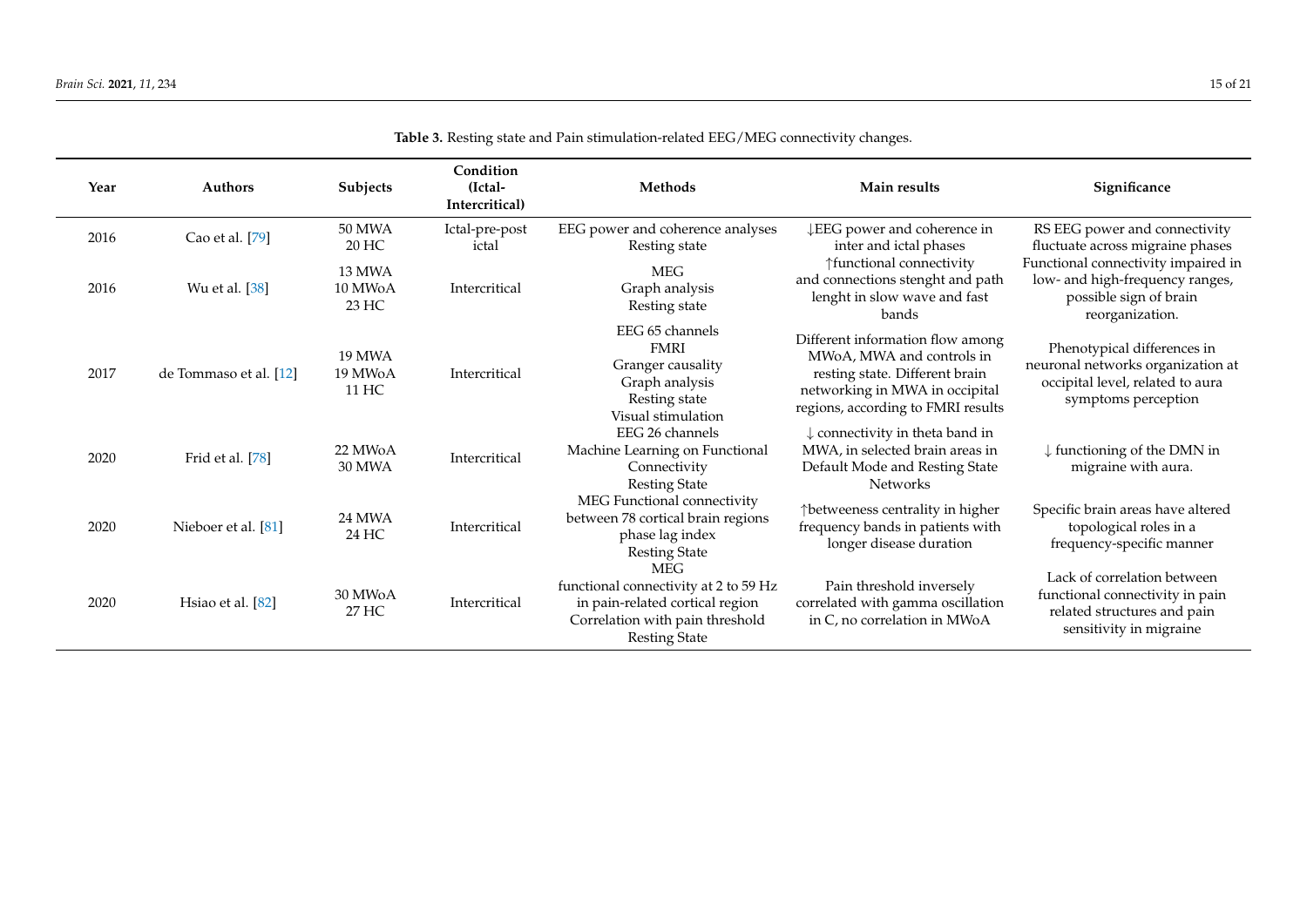|      |                        |                  |                                        | <b>Table 5.</b> Cont.                                                                               |                                                                                                                                                                                                       |                                                                                                             |
|------|------------------------|------------------|----------------------------------------|-----------------------------------------------------------------------------------------------------|-------------------------------------------------------------------------------------------------------------------------------------------------------------------------------------------------------|-------------------------------------------------------------------------------------------------------------|
| Year | Authors                | Subjects         | Condition<br>(Ictal-<br>Intercritical) | Methods                                                                                             | Main results                                                                                                                                                                                          | Significance                                                                                                |
| 2015 | de Tommaso et al. [13] | 31 MWoA<br>19 HC | Intercritical                          | EEG 65 channels<br>Synchronization entropy Granger<br>causality<br>Habituation<br>Laser stimulation | $\uparrow$ information flow between the<br>bilateral temporal-parietal and the<br>frontal regions in MWoA<br>Correlation with laser evoked<br>potentials dis-habituation                              | Change in brain function within<br>pain related cortical areas in<br>migraine                               |
| 2019 | Ren et al. [53]        | 22 MWoA<br>22 HC | Intercritical                          | <b>MEG</b><br>Graph theory<br>Electrical stimulation                                                | $\uparrow$ functional connectivity in the<br>high-frequency band between the<br>sensory cortex and the frontal lobe<br>in migraine                                                                    | Aberrant connections from the<br>somatosensory cortex to the frontal<br>lobe.                               |
| 2020 | Bassez et al. [83]     | 23 MWoA<br>20 HC | Intercritical                          | EEG 65 channels<br><b>Dynamical Causal Modelling</b><br>Laser stimulation                           | $\uparrow$ relationships between IS1 and<br>the thalamus, in both directions,<br>with a lack of progressive<br>habituation of connection<br>strengths from the thalamus to all<br>somatosensory areas | Disrupted thalamus-cortical<br>networks dynamic, coherent with<br>reduced habituation to painful<br>stimuli |

<span id="page-15-0"></span>Legend: MWoA Migraine Without Aura: MWA: Migraine With Aura; HC: Healthy Controls; RS: Resting State: EEG: ElectroEncephalogram; MEG: Magnetoencephalogram.

**Table 3.** *Cont.*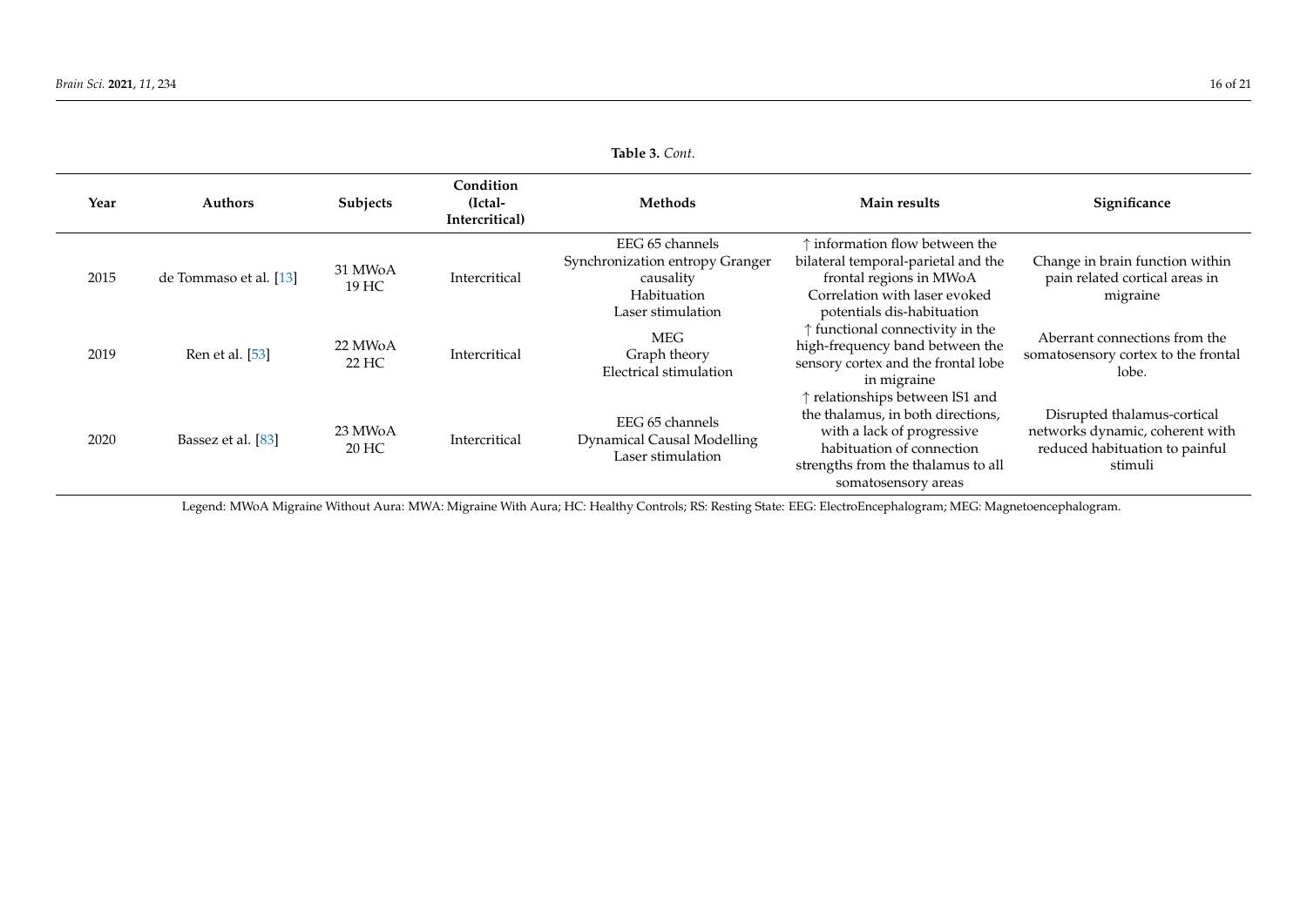# **6. General Remarks**

In conclusion, although advanced neuroimaging investigations surely represent a valuable tool to improve our knowledge of migraine pathophysiological mechanisms, a pathophysiological interpretation strongly depends on whether we would disentangle mechanisms underlying migraine attack or migraine disorder. Indeed, the lesson we have learned from Functional Connectivity studies is that subcortical structures such as the hypothalamus, thalamus or brainstem are surely involved in some moments of the migraine cycle such as the prodromal or headache phases. Moreover, migraine appears a pervasive condition, likely with a prevalence of cortical processes, leading to migraine attacks susceptibility in response to several and different predisposing factors.

Indeed, changes in the activity of different cortical brain regions encompassing the neurolimbic-pain network, secondarily allowing a de-modulation of subcortical areas such as hypothalamus, amygdala and brainstem nuclei in a continuous mutual cross-talk, may represent the "neuronal background" of the migraine brain. In other terms, abnormal cortical responsivity and sensory processing may constitute the fingerprint of the migraine brain and, in the course of sensory overload and lowered energy reserve, it may ignite the major pain signaling system of the brain, the trigeminovascular system, inducing migraine attacks. In the latter, subcortical brain trigeminal and extra-trigeminal structures seem to manage the attacks propagation and maintenance.

#### **7. Perspectives (in View of Peripheral CGRP Approach)**

A new era for migraine treatment was opened with the use of large molecules acting on CGRP, the main mediator of sterile inflammation. The CGRP-mAbs act at the peripheral level, with an improbable and weak effect on the CNS [\[82\]](#page-20-9), which would reduce their long term efficacy on the complex migraine brain dysfunction. However, a very recent study reported that a single dose 70 mg of enerumab caused a relevant change of functional connectivity from the hypothalamus to the insula, temporal lobe, hippocampus and trigeminal nuclei. In addition, responders showed a specific reduction of hypothalamus activation [\[83\]](#page-20-10). Authors thus supposed a direct central effect of erenumab, largely questioned by basic experiments [\[53\]](#page-19-1), but reliable based on the preventive effect on migraine attack number. However, the change of peripheral input modality, due to primary peripheral nervous system pathology or treatment interference, have a strong central effect with plastic re-adaptation and changes in functional connectivity modalities.

In the present scientific scenario, growing evidence are supporting how peripheral nerves involvement at somatic and trigeminal level, could change brain functional connectivity, specially within the network devoted to pain processing [\[84](#page-20-11)[,85\]](#page-20-12). The peripheral action of sumatriptan, changed network-level functional connectivity in the inflammatory soup model of migraine-like pathophysiology induced in conscious rats [\[86\]](#page-20-13).

Animal experiments indicate that CGRP or activation of its receptor(s) may contribute to CSD propagation. There would be a bi-directional relationship between vascular and neuronal activities, where CSD activated changes in C-fibers function with CGRP antidromic production, while the subsequent change in vascular tone, at least in vitro, can, in turn, modulate neuronal activity, termed vascular-neuro coupling [\[87\]](#page-20-14). Mathematical models of CSD on realistic MRI from migraine with aura patients showed that the propagation of hyperpolarization phenomenon could in theory involve cortical areas in the network of pain processing [\[88\]](#page-20-15). The tonic inhibition of trigeminal peripheral afferents inputs to the cortex, exerted by CGRP monoclonal antibodies, could thus modulate the excitability of the large network dedicated to nociceptive signals elaboration, also changing the mode of cortical connections favoring the generation and extension of critical bioelectrical phenomena.

The complex neuronal dynamic architecture subtending migraine is worthy of an integrated approach toward this complex disease. However, future long term efficacy studies on CGRP-mAbs, coupled with neurophysiological evidence of possible interference on brain connectivity features, could possibly confirm the impression that a specific and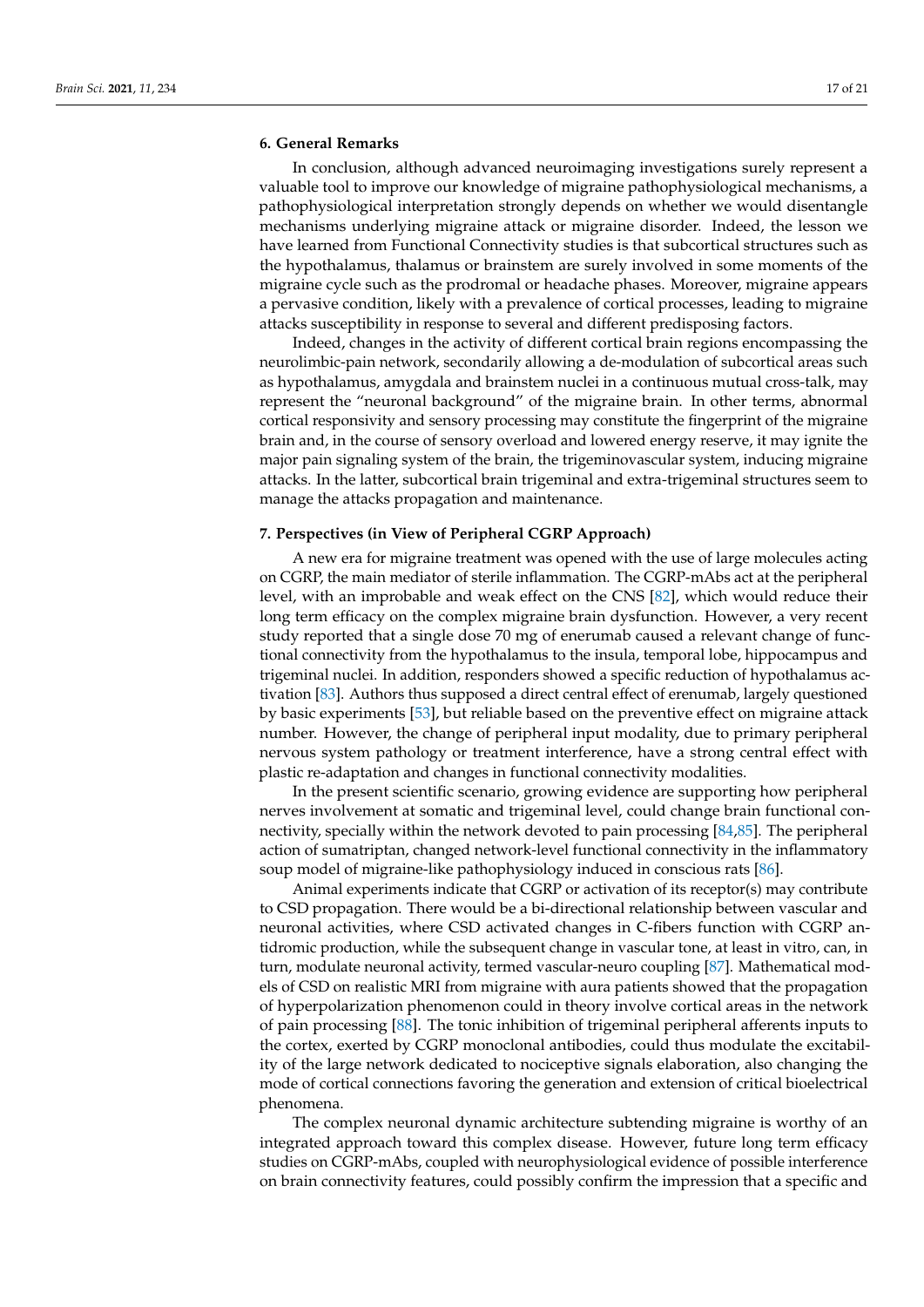prolonged action on the trigemino-vascular system, though limited to the periphery, has a pivotal role in migraine puzzle resolving.

**Author Contributions:** M.d.T.: study coordination: EEG/MEG paragraph; A.R. and G.C.: FMRI chapters; E.V., S.G.Q., A.D.R., V.P., M.S.—EEG/FMRI chapters, manuscript formatting; G.T., FMRI chapters. All authors have read and agreed to the published version of the manuscript.

**Funding:** This research received no external funding.

**Conflicts of Interest:** The authors declare no conflict of interest.

# <span id="page-17-26"></span><span id="page-17-25"></span>**References**

- <span id="page-17-28"></span><span id="page-17-0"></span>1. GBD 2016 Disease and Injury Incidence and Prevalence Collaborators. Global, regional, and national incidence, prevalence, and years lived with disability for 328 diseases and injuries for 195 countries, 1990–2016: A systematic analysis for the Global Burden of Disease Study 2016. *Lancet* **2017**, *390*, 1211–1259. [\[CrossRef\]](http://doi.org/10.1016/S0140-6736(17)32154-2)
- <span id="page-17-27"></span><span id="page-17-1"></span>2. May, A.; Schulte, L.H. Chronic migraine: Risk factors, mechanisms and treatment. *Nat. Rev. Neurol.* **2016**, *12*, 455–464. [\[CrossRef\]](http://doi.org/10.1038/nrneurol.2016.93)
- <span id="page-17-2"></span>3. Stewart, W.F.; Ricci, J.A.; Chee, E.; Morganstein, D.; Lipton, R. Lost productive time and cost due to common pain conditions in the U.S. workforce. *JAMA* **2003**, *290*, 2443–2454. [\[CrossRef\]](http://doi.org/10.1001/jama.290.18.2443)
- <span id="page-17-3"></span>4. Nyholt, D.R.; Van Den Maagdenberg, A.M. Genome-wide association studies in migraine: Current state and route to follow. *Curr. Opin. Neurol.* **2016**, *29*, 302–308. [\[CrossRef\]](http://doi.org/10.1097/WCO.0000000000000316) [\[PubMed\]](http://www.ncbi.nlm.nih.gov/pubmed/26967494)
- <span id="page-17-4"></span>5. Sutherland, H.G.; Griffiths, L.R. Genetics of migraine: Insights into the molecular basis of migraine disorders. *Headache* **2017**, *57*, 537–569. [\[CrossRef\]](http://doi.org/10.1111/head.13053) [\[PubMed\]](http://www.ncbi.nlm.nih.gov/pubmed/28271496)
- <span id="page-17-5"></span>6. Kelman, L. The triggers or precipitants of the acute migraine attack. *Cephalalgia* **2007**, *27*, 394–402. [\[CrossRef\]](http://doi.org/10.1111/j.1468-2982.2007.01303.x) [\[PubMed\]](http://www.ncbi.nlm.nih.gov/pubmed/17403039)
- <span id="page-17-6"></span>7. De Tommaso, M.; Ambrosini, A.; Brighina, F.; Coppola, G.; Perrotta, A.; Pierelli, F.; Sandrini, G.; Valeriani, M.; Marinazzo, D.; Stramaglia, S.; et al. Altered processing of sensory stimuli in patients with migraine. *Nat. Rev. Neurol.* **2014**, *10*, 144–155. [\[CrossRef\]](http://doi.org/10.1038/nrneurol.2014.14)
- <span id="page-17-7"></span>8. Schulte, L.H.; May, A. The migraine generator revisited: Continuous scanning of the migraine cycle over 30 days and three spontaneous attacks. *Brain* **2016**, *139*, 1987–1993. [\[CrossRef\]](http://doi.org/10.1093/brain/aww097)
- <span id="page-17-8"></span>9. Charles, A. The pathophysiology of migraine: Implications for clinical management. *Lancet Neurol.* **2018**, *17*, 174–182. [\[CrossRef\]](http://doi.org/10.1016/S1474-4422(17)30435-0)
- <span id="page-17-9"></span>10. Wang, T.; Chen, N.; Zhan, W.; Liu, J.; Zhang, J.; Liu, Q.; Huang, H.; He, L.; Zhang, J.; Gong, Q. Altered effective connectivity of posterior thalamus in migraine with cutaneous allodynia: A resting-state fMRI study with Granger causality analysis. *J. Headache Pain* **2015**, *17*, 1–11. [\[CrossRef\]](http://doi.org/10.1186/s10194-016-0610-4)
- <span id="page-17-24"></span><span id="page-17-10"></span>11. Coppola, G.; Di Renzo, A.; Tinelli, E.; Di Lorenzo, C.; Di Lorenzo, G.; Parisi, V.; Serrao, M.; Schoeen, J.; Pierelli, F. Thalamo-cortical network activity during spontaneous migraine attacks. *Neurology* **2016**, *87*, 2154–2160. [\[CrossRef\]](http://doi.org/10.1212/WNL.0000000000003327)
- <span id="page-17-11"></span>12. De Tommaso, M.; Trotta, G.; Vecchio, E.; Ricci, K.; Siugzdaite, R.; Stramaglia, S. Brain networking analysis in migraine with and without aura. *J. Headache Pain* **2017**, *18*, 1–12. [\[CrossRef\]](http://doi.org/10.1186/s10194-017-0803-5)
- <span id="page-17-12"></span>13. De Tommaso, M.; Trotta, G.; Vecchio, E.; Ricci, K.; Van De Steen, F.; Montemurno, A.; Lorenzo, M.; Marinazzo, D.; Bellotti, R.; Stramaglia, S. Functional Connectivity of EEG Signals Under Laser Stimulation in Migraine. *Front. Hum. Neurosci.* **2015**, *9*, 640. [\[CrossRef\]](http://doi.org/10.3389/fnhum.2015.00640)
- <span id="page-17-13"></span>14. Hadjikhani, N.; Sanchez Del Rio, M.; Wu, O.; Schwartz, D.; Bakker, D.; Fischl, B.; Kwong, K.K.; Cutrer, F.M.; Rosen, B.R.; Tootell, R.B.; et al. Mechanisms of migraine aura revealed by functional MRI in human visual cortex. *Proc. Natl. Acad. Sci. USA* **2001**, *98*, 4687–4692. [\[CrossRef\]](http://doi.org/10.1073/pnas.071582498) [\[PubMed\]](http://www.ncbi.nlm.nih.gov/pubmed/11287655)
- <span id="page-17-14"></span>15. Vecchia, D.; Pietrobon, D. Migraine: A disorder of brain excitatory-inhibitory balance? *Trends Neurosci.* **2012**, *35*, 507–520. [\[CrossRef\]](http://doi.org/10.1016/j.tins.2012.04.007)
- <span id="page-17-15"></span>16. Pietrobon, D.; Moskowitz, M.A. Pathophysiology of migraine. *Annu. Rev. Physiol.* **2013**, *75*, 365–391. [\[CrossRef\]](http://doi.org/10.1146/annurev-physiol-030212-183717) [\[PubMed\]](http://www.ncbi.nlm.nih.gov/pubmed/23190076)
- <span id="page-17-16"></span>17. Legrain, V.; Iannetti, G.D.; Plaghki, L.; Mouraux, A. The pain matrix reloaded: A salience detection system for the body. *Prog. Neurobiol.* **2011**, *93*, 111–124. [\[CrossRef\]](http://doi.org/10.1016/j.pneurobio.2010.10.005)
- <span id="page-17-17"></span>18. Brennan, K.C.; Pietrobon, D. A Systems Neuroscience Approach to Migraine. *Neuron* **2018**, *97*, 1004–1021. [\[CrossRef\]](http://doi.org/10.1016/j.neuron.2018.01.029) [\[PubMed\]](http://www.ncbi.nlm.nih.gov/pubmed/29518355)
- <span id="page-17-18"></span>19. Burstein, R.; Noseda, R.; Borsook, D. Migraine: Multiple processes, complex pathophysiology. *J. Neurosci.* **2015**, *35*, 6619–6629. [\[CrossRef\]](http://doi.org/10.1523/JNEUROSCI.0373-15.2015)
- <span id="page-17-19"></span>20. Chong, C.D.; Schwedt, T.J.; Hougaard, A. Brain functional connectivity in headache disorders: A narrative review of MRI investigations. *J. Cereb. Blood Flow Metab.* **2019**, *39*, 650–669. [\[CrossRef\]](http://doi.org/10.1177/0271678X17740794)
- <span id="page-17-20"></span>21. Smitha, K.A.; Akhil Raja, K.; Arun, K.M.; Rajesh, P.G.; Thomas, B.; Kapilamoorthy, T.R.; Kesavadas, C. Resting state fMRI: A review on methods in resting state connectivity analysis and resting state networks. *Neuroradiol. J.* **2017**, *30*, 305–317. [\[CrossRef\]](http://doi.org/10.1177/1971400917697342)
- <span id="page-17-21"></span>22. Russo, A.; Silvestro, M.; Tedeschi, G.; Tessitore, A. Physiopathology of Migraine: What Have We Learned from Functional Imaging? *Curr. Neurol. Neurosci. Rep.* **2017**, *17*, 1–11. [\[CrossRef\]](http://doi.org/10.1007/s11910-017-0803-5) [\[PubMed\]](http://www.ncbi.nlm.nih.gov/pubmed/29063211)
- <span id="page-17-22"></span>23. Mainero, C.; Boshyan, J.; Hadjikhani, N. Altered functional magnetic resonance imaging restingstate connectivity in periaqueductal gray networks in migraine. *Ann. Neurol.* **2011**, *70*, 838–845. [\[CrossRef\]](http://doi.org/10.1002/ana.22537)
- <span id="page-17-23"></span>24. Schwedt, T.J.; Larson-Prior, L.; Coalson, R.S.; Nolan, T.; Mar, S.; Ances, B.M.; Benzinger, T.; Schlaggar, B.L. Allodynia and descending pain modulation in migraine: A resting state functional connectivity analysis. *Pain Med.* **2014**, *1*, 154–165. [\[CrossRef\]](http://doi.org/10.1111/pme.12267)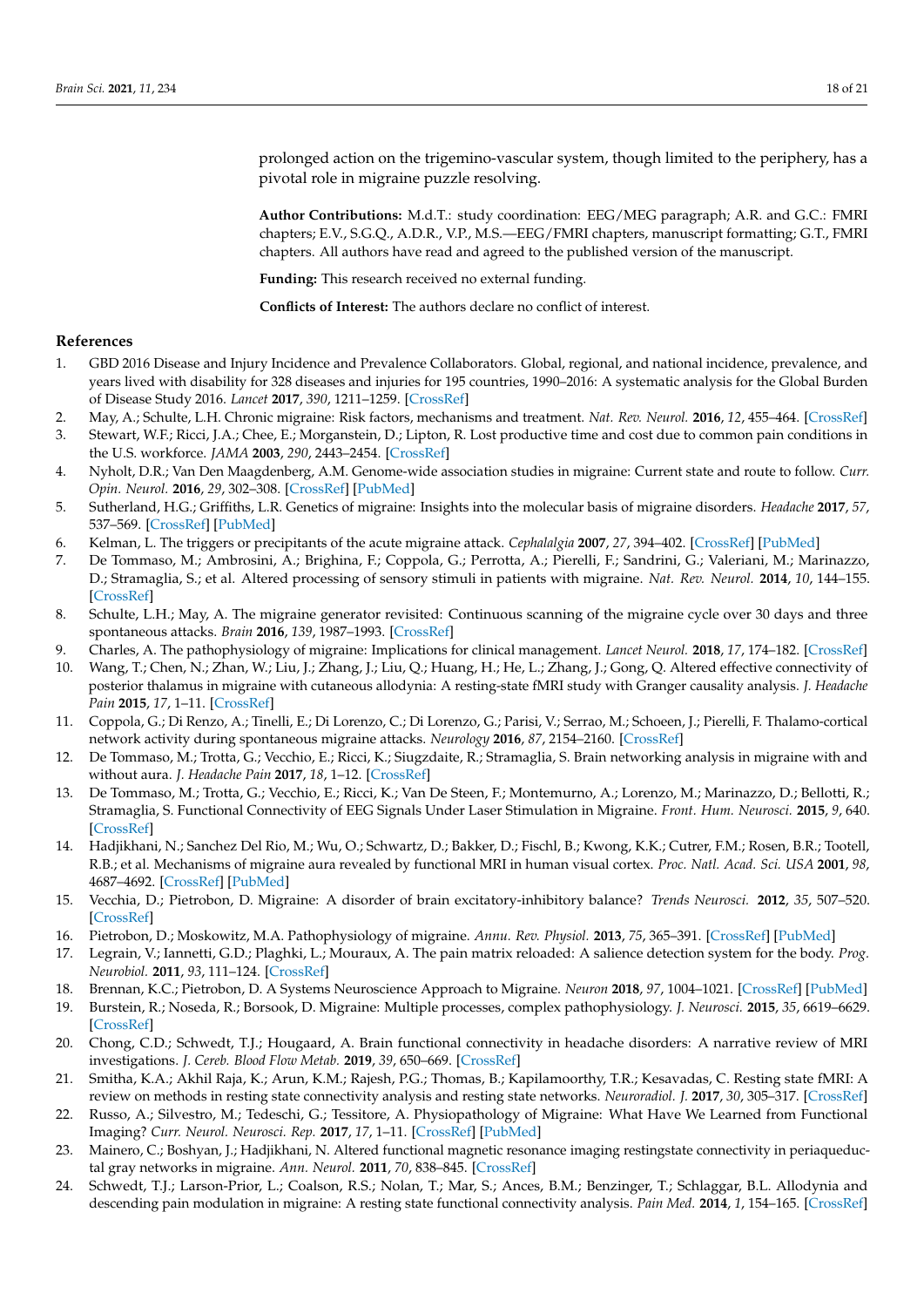- <span id="page-18-38"></span><span id="page-18-37"></span><span id="page-18-33"></span><span id="page-18-32"></span><span id="page-18-30"></span><span id="page-18-28"></span><span id="page-18-27"></span><span id="page-18-25"></span><span id="page-18-0"></span>25. Moulton, E.A.; Becerra, L.; Johnson, A.; Burstein, R.; Borsook, D. Altered hypothalamic functional connectivity with autonomic circuits and the locus coeruleus in migraine. *PLoS ONE* **2014**, *17*, e95508. [\[CrossRef\]](http://doi.org/10.1371/journal.pone.0095508)
- <span id="page-18-36"></span><span id="page-18-1"></span>26. Schulte, L.H.; Menz, M.M.; Haaker, J.; May, A. The migraineur's brain networks: Continuous resting state fMRI over 30 days. *Cephalalgia* **2020**, *40*, 1614–1621. [\[CrossRef\]](http://doi.org/10.1177/0333102420951465)
- <span id="page-18-2"></span>27. Qin, Z.X.; Su, J.J.; He, X.W.; Zhu, Q.; Cui, Y.Y.; Zhang, J.L.; Wang, M.X.; Gao, T.T.; Tang, W.; Hu, Y.; et al. Resting-state functional connectivity between subregions in the thalamus and cortex in migraine without aura. *Eur. J. Neurol.* **2020**, *27*, 2233–2241. [\[CrossRef\]](http://doi.org/10.1111/ene.14411) [\[PubMed\]](http://www.ncbi.nlm.nih.gov/pubmed/32562320)
- <span id="page-18-29"></span><span id="page-18-3"></span>28. Tu, Y.; Fu, Z.; Zeng, F.; Maleki, N.; Lan, L.; Li, Z.; Park, J.; Wilson, G.; Gao, Y.; Liu, M.; et al. Abnormal thalamocortical network dynamics in migraine. *Neurology* **2019**, *92*, e2706–e2716. [\[CrossRef\]](http://doi.org/10.1212/WNL.0000000000007607) [\[PubMed\]](http://www.ncbi.nlm.nih.gov/pubmed/31076535)
- <span id="page-18-4"></span>29. Mehnert, J.; May, A. Functional and structural alterations in the migraine cerebellum. *J. Cereb. Blood Flow Metab.* **2019**, *39*, 730–739. [\[CrossRef\]](http://doi.org/10.1177/0271678X17722109) [\[PubMed\]](http://www.ncbi.nlm.nih.gov/pubmed/28737061)
- <span id="page-18-5"></span>30. Ke, J.; Yu, Y.; Zhang, X.; Su, Y.; Wang, X.; Hu, S.; Dai, H.; Hu, C.; Zhao, H.; Dai, L. Functional Alterations in the Posterior Insula and Cerebellum in Migraine Without Aura: A Resting-State MRI Study. *Front. Behav. Neurosci.* **2020**, 14. [\[CrossRef\]](http://doi.org/10.3389/fnbeh.2020.567588)
- <span id="page-18-31"></span><span id="page-18-6"></span>31. Chen, Z.; Chen, X.; Liu, M.; Dong, Z.; Ma, L.; Yu, S. Altered functional connectivity of amygdala underlying the neuromechanism of migraine pathogenesis. *J. Headache Pain* **2017**, *18*, 7. [\[CrossRef\]](http://doi.org/10.1186/s10194-017-0722-5) [\[PubMed\]](http://www.ncbi.nlm.nih.gov/pubmed/28116559)
- <span id="page-18-7"></span>32. Hadjikhani, N.; Ward, N.; Boshyan, J.; Napadow, V.; Maeda, Y.; Truini, A.; Caramia, F.; Tinelli, E.; Mainero, C. The missing link: Enhanced functional connectivity between amygdala and visceroceptive cortex in migraine. *Cephalalgia* **2013**, *33*, 1264–1268. [\[CrossRef\]](http://doi.org/10.1177/0333102413490344)
- <span id="page-18-26"></span><span id="page-18-8"></span>33. Lee, M.J.; Park, B.Y.; Cho, S.; Kim, S.T.; Park, H.; Chung, C.S. Increased connectivity of pain matrix in chronic migraine: A resting-state functional MRI study. *J. Headache Pain* **2019**, 20. [\[CrossRef\]](http://doi.org/10.1186/s10194-019-0986-z) [\[PubMed\]](http://www.ncbi.nlm.nih.gov/pubmed/30909865)
- <span id="page-18-9"></span>34. Maizels, M.; Aurora, S.; Heinricher, M. Beyond neurovascular: Migraine as a dysfunctional neurolimbic pain network. *Headache* **2012**, *52*, 1553–1565. [\[CrossRef\]](http://doi.org/10.1111/j.1526-4610.2012.02209.x) [\[PubMed\]](http://www.ncbi.nlm.nih.gov/pubmed/22757613)
- <span id="page-18-10"></span>35. Zhang, J.; Su, J.; Wang, M.; Zhao, Y.; Zhang, Q.T.; Yao, Q.; Lu, H.; Zhang, H.; Li, G.F.; Wu, Y.L.; et al. The sensorimotor network dysfunction in migraineurs without aura: A resting-state fMRI study. *J. Neurol.* **2017**, *264*, 654–663. [\[CrossRef\]](http://doi.org/10.1007/s00415-017-8404-4)
- <span id="page-18-11"></span>36. Wei, H.L.; Chen, J.; Chen, Y.C.; Yu, Y.S.; Guo, X.; Zhou, G.P.; Qing-Qing Zhou, Q.Q.; He, Z.Z.; Yang, L.; Yin, X.; et al. Impaired effective functional connectivity of the sensorimotor network in interictal episodic migraineurs without aura. *J. Headache Pain* **2020**, *21*, 111. [\[CrossRef\]](http://doi.org/10.1186/s10194-020-01176-5) [\[PubMed\]](http://www.ncbi.nlm.nih.gov/pubmed/32928098)
- <span id="page-18-12"></span>37. Tessitore, A.; Russo, A.; Giordano, A.; Conte, F.; Corbo, D.; De Stefano, M.; Cirillo, S.; Cirillo, M.; Esposito, F.; Tedeschi, G. Disrupted default mode network connectivity in migraine without aura. *J. Headache Pain* **2013**, *14*, 89. [\[CrossRef\]](http://doi.org/10.1186/1129-2377-14-89) [\[PubMed\]](http://www.ncbi.nlm.nih.gov/pubmed/24207164)
- <span id="page-18-34"></span><span id="page-18-13"></span>38. Zhang, J.; Su, J.; Wang, M.; Zhao, Y.; Yao, Q.; Zhang, Q.; Lu, H.; Zhang, H.; Wang, S.; Li, G.F.; et al. Increased default mode network connectivity and increased regional homogeneity in migraineurs without aura. *J. Headache Pain* **2016**, *17*, 98. [\[CrossRef\]](http://doi.org/10.1186/s10194-016-0692-z)
- <span id="page-18-35"></span><span id="page-18-14"></span>39. Russo, A.; Silvestro, M.; Trojsi, F.; Bisecco, A.; De Micco, R.; Caiazzo, G.; Di Nardo, F.; Esposito, F.; Tessitore, A.; Tedeschi, G. Cognitive Networks Disarrangement in Patients with Migraine Predicts Cutaneous Allodynia. *Headache* **2020**, *60*, 1228–1243. [\[CrossRef\]](http://doi.org/10.1111/head.13860)
- <span id="page-18-15"></span>40. Androulakis, X.M.; Rorden, C.; Peterlin, B.L.; Krebs, K. Modulation of salience network intranetwork resting state functional connectivity in women with chronic migraine. *Cephalalgia* **2018**, *38*, 1731–1741. [\[CrossRef\]](http://doi.org/10.1177/0333102417748570)
- <span id="page-18-16"></span>41. Borsook, D.; Maleki, N.; Becerra, L.; McEwen, B. Understanding migraine through the lens of maladaptive stress responses: A model disease of allostatic load. *Neuron* **2012**, *73*, 219–234. [\[CrossRef\]](http://doi.org/10.1016/j.neuron.2012.01.001)
- <span id="page-18-17"></span>42. Puledda, F.; Ffytche, D.; O'Daly, O.; Goadsby, P.J. Imaging the Visual Network in the Migraine Spectrum. *Front. Neurol.* **2019**, *10*, 1325. [\[CrossRef\]](http://doi.org/10.3389/fneur.2019.01325)
- <span id="page-18-18"></span>43. Amin, F.M.; Hougaard, A.; Magon, S.; Asghar, M.S.; Ahmad, N.N.; Rostrup, E.; Sprenger, T.; Ashina, M. Change in brain network connectivity during PACAP38-induced migraine attacks: A resting-state functional MRI study. *Neurology* **2016**, *86*, 180–187. [\[CrossRef\]](http://doi.org/10.1212/WNL.0000000000002261)
- <span id="page-18-19"></span>44. Coppola, G.; Di Renzo, A.; Tinelli, E.; Lepre, C.; Di Lorenzo, C.; Di Lorenzo, G.; Scapeccia, M.; Parisi, V.; Serrao, M.; Colonnese, C.; et al. Thalamo-cortical network activity between migraine attacks: Insights from MRI-based microstructural and functional resting-state network correlation analysis. *J. Headache Pain* **2016**, *17*, 100. [\[CrossRef\]](http://doi.org/10.1186/s10194-016-0693-y)
- <span id="page-18-20"></span>45. Lisicki, M.; D'Ostilio, K.; Coppola, G.; De Noordhout, A.M.; Parisi, V.; Schoenen, J.; Magis, D. Increased functional connectivity between the right temporo-parietal junction and the temporal poles in migraine without aura. *Cephalalgia Rep.* **2018**, *1*, 2515816318804823. [\[CrossRef\]](http://doi.org/10.1177/2515816318804823)
- <span id="page-18-21"></span>46. Hougaard, A.; Amin, F.M.; Larsson, H.B.; Rostrup, E.; Ashina, M. Increased intrinsic brain connectivity between pons and somatosensory cortex during attacks of migraine with aura. *Hum. Brain Mapp.* **2017**, *38*, 2635–2642. [\[CrossRef\]](http://doi.org/10.1002/hbm.23548) [\[PubMed\]](http://www.ncbi.nlm.nih.gov/pubmed/28240389)
- <span id="page-18-22"></span>47. Coppola, G.; Di Renzo, A.; Petolicchio, B.; Tinelli, E.; Di Lorenzo, C.; Parisi, V.; Serrao, M.; Calistri, V.; Tardioli, S.; Cartocci, G.; et al. Aberrant interactions of cortical networks in chronic migraine: A resting-state fMRI study. *Neurology* **2019**, *92*, e2550–e2558. [\[CrossRef\]](http://doi.org/10.1212/WNL.0000000000007577)
- <span id="page-18-23"></span>48. Coppola, G.; Di Renzo, A.; Petolicchio, B.; Tinelli, E.; Di Lorenzo, C.; Serrao, M.; Calistri, V.; Tardioli, S.; Cartocci, G.; Parisi, V.; et al. Increased neural connectivity between the hypothalamus and cortical resting-state functional networks in chronic migraine. *J. Neurol.* **2020**, *267*, 185–191. [\[CrossRef\]](http://doi.org/10.1007/s00415-019-09571-y) [\[PubMed\]](http://www.ncbi.nlm.nih.gov/pubmed/31606759)
- <span id="page-18-24"></span>49. Schwedt, T.J.; Si, B.; Li, J.; Wu, T.; Chong, C.D. Migraine Subclassification via a Data-Driven Automated Approach Using Multimodality Factor Mixture Modeling of Brain Structure Measurements. *Headache* **2017**, *57*, 1051–1064. [\[CrossRef\]](http://doi.org/10.1111/head.13121)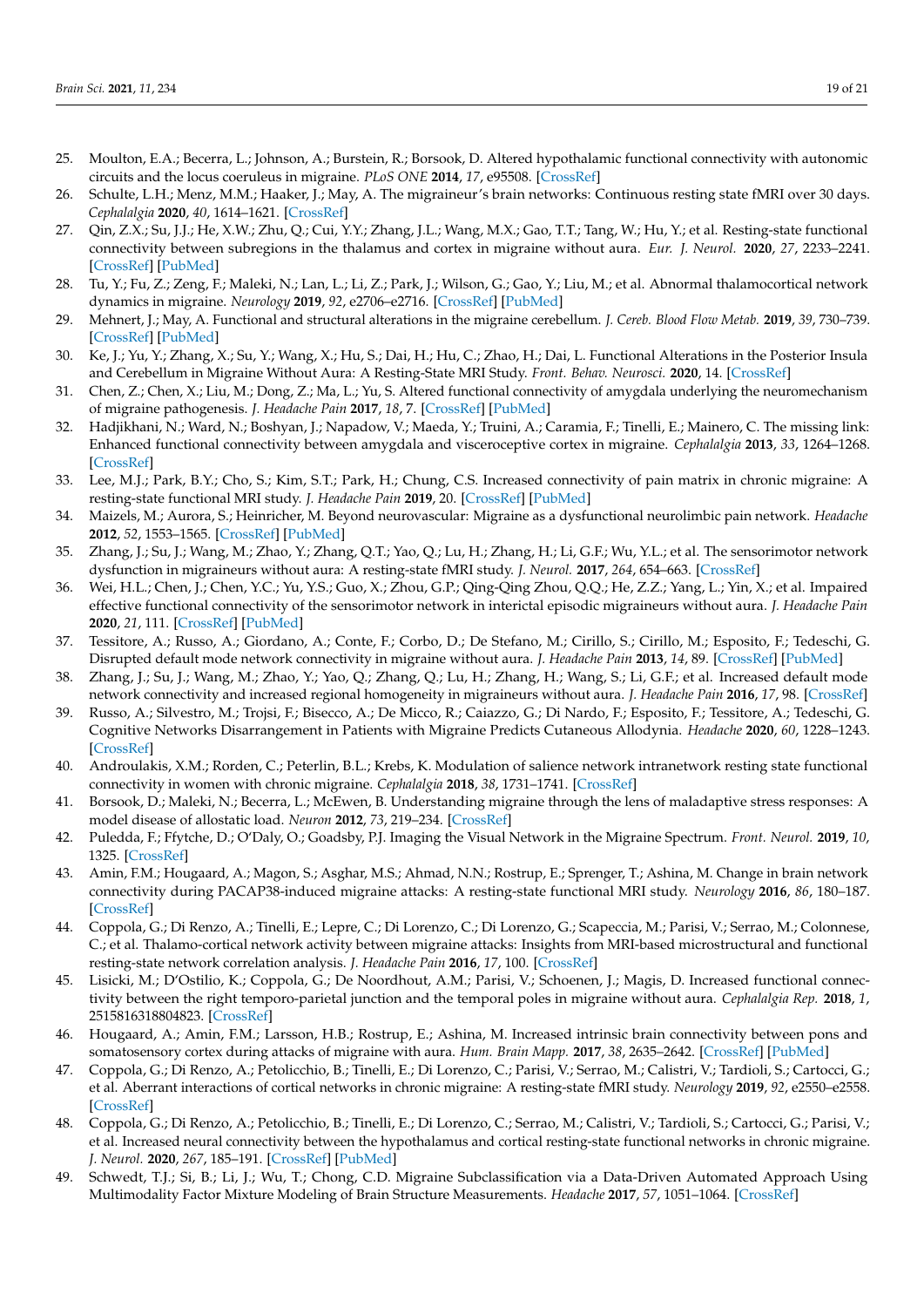- <span id="page-19-26"></span>50. Liu, J.; Zhao, L.; Li, G.; Xiong, S.; Nan, J.; Li, J.; Yuan, K.; Von Deneen, K.M.; Liang, F.; Qin, W.; et al. Hierarchical alteration of brain structural and functional networks in female migraine sufferers. *PLoS ONE* **2012**, *7*, e51250. [\[CrossRef\]](http://doi.org/10.1371/journal.pone.0051250)
- 51. Li, K.; Liu, L.; Yin, Q.; Dun, W.; Xiaolin Xu, X.; Liu, X.; Zhang, M. Abnormal rich club organization and impaired correlation betweenst ructural and functional connectivity in migraine sufferers. *Brain Imaging Behav.* **2017**, *11*, 526–540. [\[CrossRef\]](http://doi.org/10.1007/s11682-016-9533-6)
- <span id="page-19-0"></span>52. Liu, J.; Zhao, L.; Nan, J.; Li, G.; Xiong, S.; Von Deneen, K.M.; Gong, Q.; Liang, F.; Qin, W.; Tian, J. The trade-off between wiring cost and network topology in white matter structural networks in health and migraine. *Exp. Neurol.* **2013**, *248*, 196–204. [\[CrossRef\]](http://doi.org/10.1016/j.expneurol.2013.04.012) [\[PubMed\]](http://www.ncbi.nlm.nih.gov/pubmed/23648629)
- <span id="page-19-1"></span>53. Ren, J.; Xiang, J.; Chen, Y.; Li, F.; Wu, T.; Shi, J. Abnormal functional connectivity under somatosensory stimulation in migraine: A multi-frequency magnetoencephalography study. *J. Headache Pain* **2019**, *20*, 3. [\[CrossRef\]](http://doi.org/10.1186/s10194-019-0958-3)
- <span id="page-19-20"></span><span id="page-19-7"></span>54. Mathur, V.A.; Moayedi, M.; Keaser, M.L.; Khan, S.A.; Hubbard, C.S.; Goyal, M.; Seminowicz, D.A. High Frequency Migraine Is Associated with Lower Acute Pain Sensitivity and Abnormal Insula Activity Related to Migraine Pain Intensity, Attack Frequency, and Pain Catastrophizing. *Front. Hum. Neurosci.* **2016**, *10*, 489. [\[CrossRef\]](http://doi.org/10.3389/fnhum.2016.00489)
- <span id="page-19-8"></span>55. Moulton, E.A.; Becerra, L.; Maleki, N.; Pendse, G.; Tully, S.; Hargreaves, R.; Burstein, R.; Borsook, D. Painful heat reveals hyperexcitability of the temporal pole in interictal and ictal migraine States. *Cereb. Cortex* **2011**, *21*, 435–448. [\[CrossRef\]](http://doi.org/10.1093/cercor/bhq109) [\[PubMed\]](http://www.ncbi.nlm.nih.gov/pubmed/20562317)
- 56. Russo, A.; Tessitore, A.; Silvestro, M.; Di Nardo, F.; Trojsi, F.; Del Santo, T.; De Micco, R.; Esposito, F.; Tedeschi, G. Advanced visual network and cerebellar hyperresponsiveness to trigeminal nociception in migraine with aura. *J. Headache Pain* **2019**, *20*, 46. [\[CrossRef\]](http://doi.org/10.1186/s10194-019-1002-3)
- 57. Russo, A.; Esposito, F.; Conte, F.; Fratello, M.; Caiazzo, G.; Marcuccio, L.; Giordano, A.; Tedeschi, G.; Tessitore, A. Functional interictal changes of pain processing in migraine with ictal cutaneous allodynia. *Cephalalgia* **2017**, *37*, 305–314. [\[CrossRef\]](http://doi.org/10.1177/0333102416644969) [\[PubMed\]](http://www.ncbi.nlm.nih.gov/pubmed/27084886)
- <span id="page-19-2"></span>58. Russo, A.; Tessitore, A.; Esposito, F.; Di Nardo, F.; Silvestro, M.; Trojsi, F.; De Micco, R.; Marcuccio, L.; Schoenen, J.; Tedeschi, G. Functional Changes of the Perigenual Part of the Anterior Cingulate Cortex after External Trigeminal Neurostimulation in Migraine Patients. *Front. Neurol.* **2017**, *8*, 282. [\[CrossRef\]](http://doi.org/10.3389/fneur.2017.00282)
- <span id="page-19-3"></span>59. Stankewitz, A.; May, A. Increased limbic and brainstem activity during migraine attacks following olfactory stimulation. *Neurology* **2011**, *77*, 476–482. [\[CrossRef\]](http://doi.org/10.1212/WNL.0b013e318227e4a8) [\[PubMed\]](http://www.ncbi.nlm.nih.gov/pubmed/21775739)
- <span id="page-19-19"></span><span id="page-19-4"></span>60. Menon, V.; Uddin, L.Q. Saliency, switching, attention and control: A network model of insula function. *Brain Struct. Funct.* **2010**, *214*, 655–667. [\[CrossRef\]](http://doi.org/10.1007/s00429-010-0262-0)
- <span id="page-19-21"></span><span id="page-19-5"></span>61. Schwedt, T.J.; Chong, C.D.; Chiang, C.C.; Baxter, L.; Schlaggar, B.L.; Dodick, D.W. Enhanced pain-induced activity of painprocessing regions in a case-control study of episodic migraine. *Cephalalgia* **2014**, *34*, 947–958. [\[CrossRef\]](http://doi.org/10.1177/0333102414526069) [\[PubMed\]](http://www.ncbi.nlm.nih.gov/pubmed/24627432)
- <span id="page-19-6"></span>62. Mehnert, J.; Schulte, L.; Timmann, D.; May, A. Activity and connectivity of the cerebellum in trigeminal nociception. *Neuroimage* **2017**, *150*, 112–118. [\[CrossRef\]](http://doi.org/10.1016/j.neuroimage.2017.02.023) [\[PubMed\]](http://www.ncbi.nlm.nih.gov/pubmed/28192274)
- <span id="page-19-9"></span>63. Schulte, L.H.; Allers, A.; May, A. Visual stimulation leads to activation of the nociceptive trigeminal nucleus in chronic migraine. *Neurology* **2018**, *90*, e1973–e1978. [\[CrossRef\]](http://doi.org/10.1212/WNL.0000000000005622) [\[PubMed\]](http://www.ncbi.nlm.nih.gov/pubmed/29703770)
- <span id="page-19-10"></span>64. Schulte, L.H.; Mehnert, J.; May, A. Longitudinal Neuroimaging over 30 Days: Temporal Characteristics of Migraine. *Ann. Neurol.* **2020**, *87*, 646–651. [\[CrossRef\]](http://doi.org/10.1002/ana.25697) [\[PubMed\]](http://www.ncbi.nlm.nih.gov/pubmed/32031707)
- <span id="page-19-11"></span>65. Bahra, A.; Matharu, M.S.; Buchel, C.; Frackowiak, R.S.; Goadsby, P.J. Brainstem activation specific to migraine headache. *Lancet* **2001**, *357*, 1016–1017. [\[CrossRef\]](http://doi.org/10.1016/S0140-6736(00)04250-1)
- <span id="page-19-12"></span>66. Weiller, C.; May, A.; Limmroth, V.; Jüptner, M.; Kaube, H.; Schayck, R.V.; Coenen, H.H.; Diener, H.C. Brain stem activation in spontaneous human migraine attacks. *Nat. Med.* **1995**, *1*, 658–660. [\[CrossRef\]](http://doi.org/10.1038/nm0795-658) [\[PubMed\]](http://www.ncbi.nlm.nih.gov/pubmed/7585147)
- <span id="page-19-13"></span>67. Maniyar, F.; Sprenger, T.; Monteith, T.; Schankin, C.; Goadsby, P.J. Brain activations in the premonitory phase of nitroglycerintriggered migraine attacks. *Brain* **2014**, *137*, 232–241. [\[CrossRef\]](http://doi.org/10.1093/brain/awt320)
- 68. Coppola, G.; Parisi, V.; Di Lorenzo, C.; Serrao, M.; Magis, D.; Schoenen, J.; Pierelli, F. Lateral inhibition in visual cortex of migraine patients between attacks. *J. Headache Pain* **2013**, *14*, 20. [\[CrossRef\]](http://doi.org/10.1186/1129-2377-14-20)
- <span id="page-19-14"></span>69. Judit, A.; Sandor, P.S.; Schoenen, J. Habituation of visual and intensity dependence of auditory evoked cortical potentials tends to normalize just before and during the migraine attack. *Cephalalgia* **2000**, *20*, 714–719. [\[CrossRef\]](http://doi.org/10.1111/j.1468-2982.2000.00122.x) [\[PubMed\]](http://www.ncbi.nlm.nih.gov/pubmed/11167900)
- <span id="page-19-15"></span>70. Shibata, K.; Yamane, K.; Iwata, M. Change of excitability in brainstem and cortical visual processing in migraine exhibiting allodynia. *Headache* **2006**, *46*, 1535–1544. [\[CrossRef\]](http://doi.org/10.1111/j.1526-4610.2006.00612.x) [\[PubMed\]](http://www.ncbi.nlm.nih.gov/pubmed/17115986)
- <span id="page-19-16"></span>71. Hebestreit, J.M.; May, A. The enigma of site of action of migraine preventives: No effect of metoprolol on trigeminal pain processing in patients and healthy controls. *J. Headache Pain* **2017**, *18*, 116. [\[CrossRef\]](http://doi.org/10.1186/s10194-017-0827-x)
- <span id="page-19-17"></span>72. Ziegeler, C.; Mehnert, J.; Asmussen, K.; May, A. Central effects of erenumab in migraine patients: An event-related functional imaging study. *Neurology* **2020**, *95*, e2794–e2802. [\[CrossRef\]](http://doi.org/10.1212/WNL.0000000000010740) [\[PubMed\]](http://www.ncbi.nlm.nih.gov/pubmed/32917805)
- <span id="page-19-18"></span>73. Schulte, L.H.; Allers, A.; May, A. Hypothalamus as a mediator of chronic migraine. *Neurology* **2017**, *88*, 2011–2016. [\[CrossRef\]](http://doi.org/10.1212/WNL.0000000000003963) [\[PubMed\]](http://www.ncbi.nlm.nih.gov/pubmed/28446645)
- <span id="page-19-22"></span>74. De Tommaso, M. An update on EEG in migraine. *Expert Rev. Neurother.* **2019**, *19*, 729–737. [\[CrossRef\]](http://doi.org/10.1080/14737175.2019.1586534) [\[PubMed\]](http://www.ncbi.nlm.nih.gov/pubmed/30806101)
- <span id="page-19-23"></span>75. Granger, C.W.J. Investigating causal relations by econometric models and cross-spectral methods. *Econometrica* **1969**, *37*, 424–438. [\[CrossRef\]](http://doi.org/10.2307/1912791)
- <span id="page-19-24"></span>76. Friston, K.J.; Harrison, L.; Penny, W. Dynamic causal modeling. *Neuroimage* **2003**, *19*, 1273–1302. [\[CrossRef\]](http://doi.org/10.1016/S1053-8119(03)00202-7)
- <span id="page-19-25"></span>77. Marinazzo, D.; Pellicoro, M.; Stramaglia, S. Kernel method for nonlinear granger causality. *Phys. Rev. Lett.* **2008**, *100*, 144103. [\[CrossRef\]](http://doi.org/10.1103/PhysRevLett.100.144103)